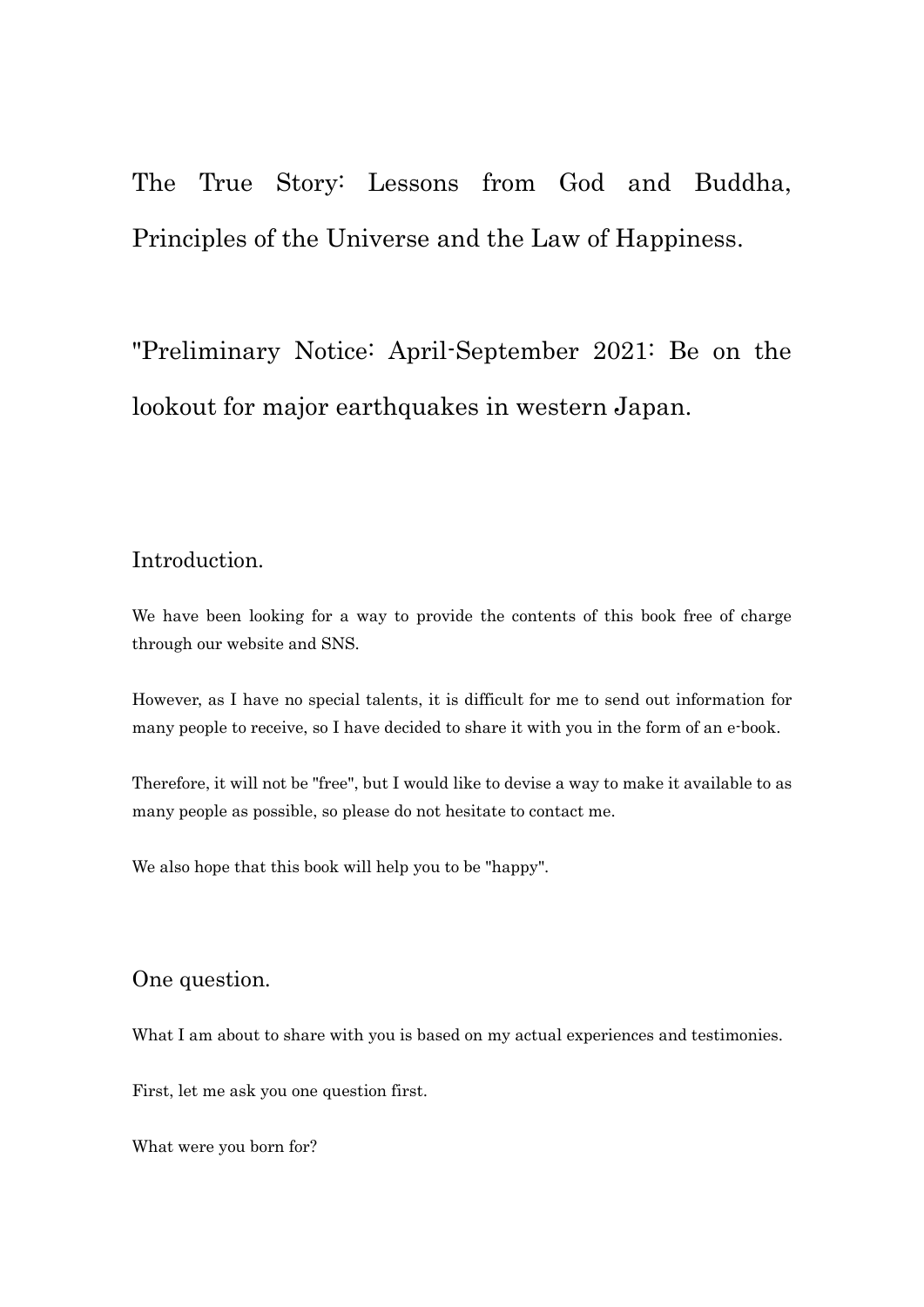I urge you to take the time to think about it.

What do you think? Did you find your answer?

I'm sure some of you will say, "No, I don't have any ideas. As a matter of fact, there are few people who can answer this question immediately.

Many people have never faced this fundamental proposition of life.

Now, I have another question for you.

Do you want to be happy? Please answer Yes or No.

What do you think? I think most of you answered "Yes" to this question.

Now, I have another question for you.

What does your happiness look like? What is your definition of happiness?

What do you think?

Many people ask, "What does your happiness look like? I'm sure the answer to the question "What is the definition of happiness?" came to mind, but the answer to the question "What is the definition of happiness?" didn't come to mind.

In summary, I think this is how most of us feel about it, right?

What were we born for? I don't know. I want to be happy. Just what is the state of happiness? It is not possible to clearly define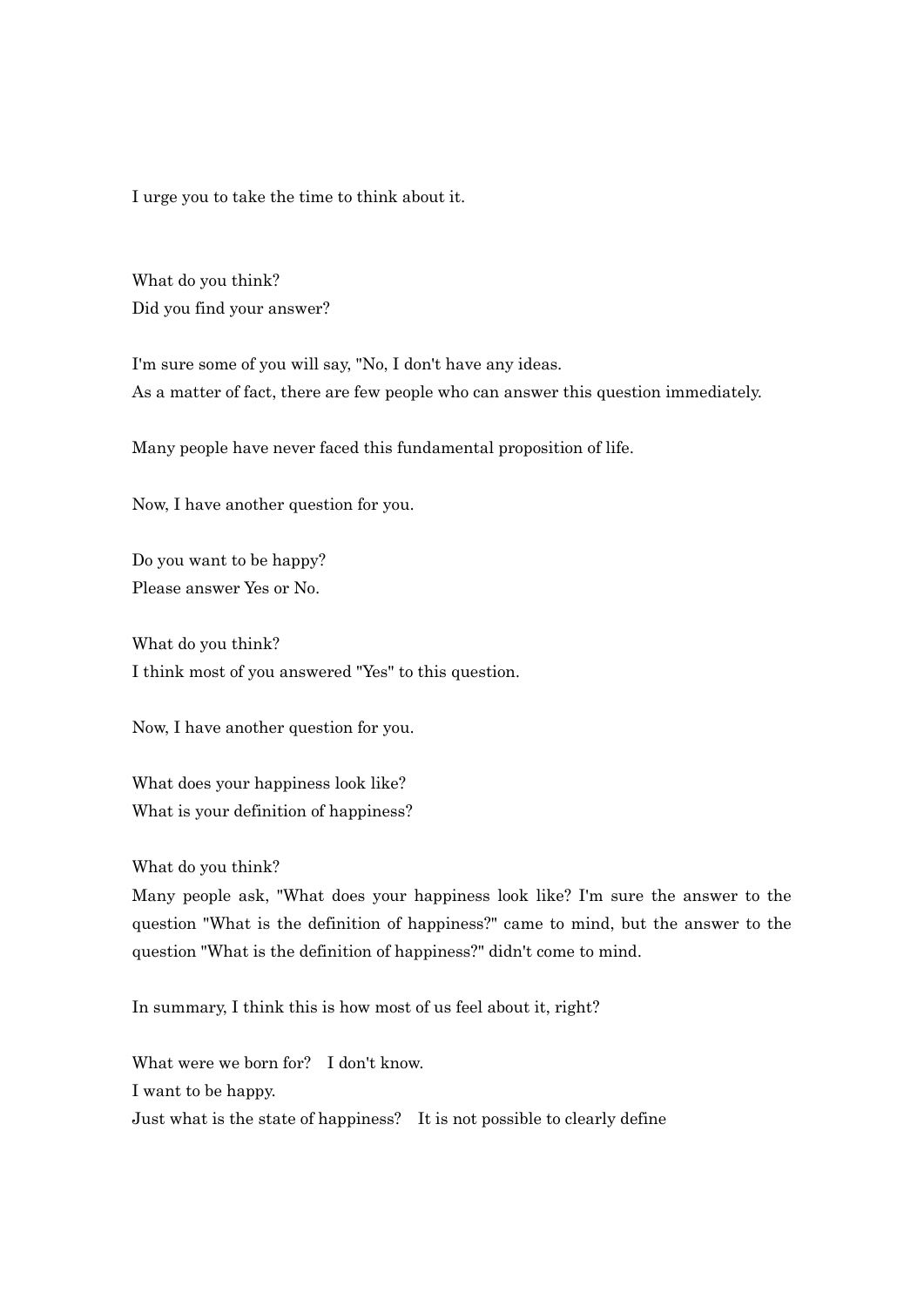This is how I have lived my time up to my current "age". And we will continue to live like this.

This book was published in the hope that it will serve as a "guideline" for such people.

Now, I have another question for you.

How many people are you?

Most of the respondents could answer "●● people" based on their country of citizenship or country or region of residence.

That means that we, humans living on the earth are not only "earthlings" but also "aliens" because the earth exists in space.

Just as each country on earth has its own "laws", "culture" and "customs", the planet Earth has its own laws.

For example, the sun rises in the east and sets in the west, or it spins on its axis at about 1,700 km/h, etc.

Naturally, there are laws in this universe in which we exist, too.

And among the many laws of the universe, I would like to focus on "cause and effect" in this article.

Here's one question I would like to ask you.

What kind of image comes to your mind when you hear the word "karma"?

Isn't this what many of you are doing? Religion? If you look it up in the dictionary, it is explained like this.

"Consequences are the result of good or bad behavior that brings out the right retribution.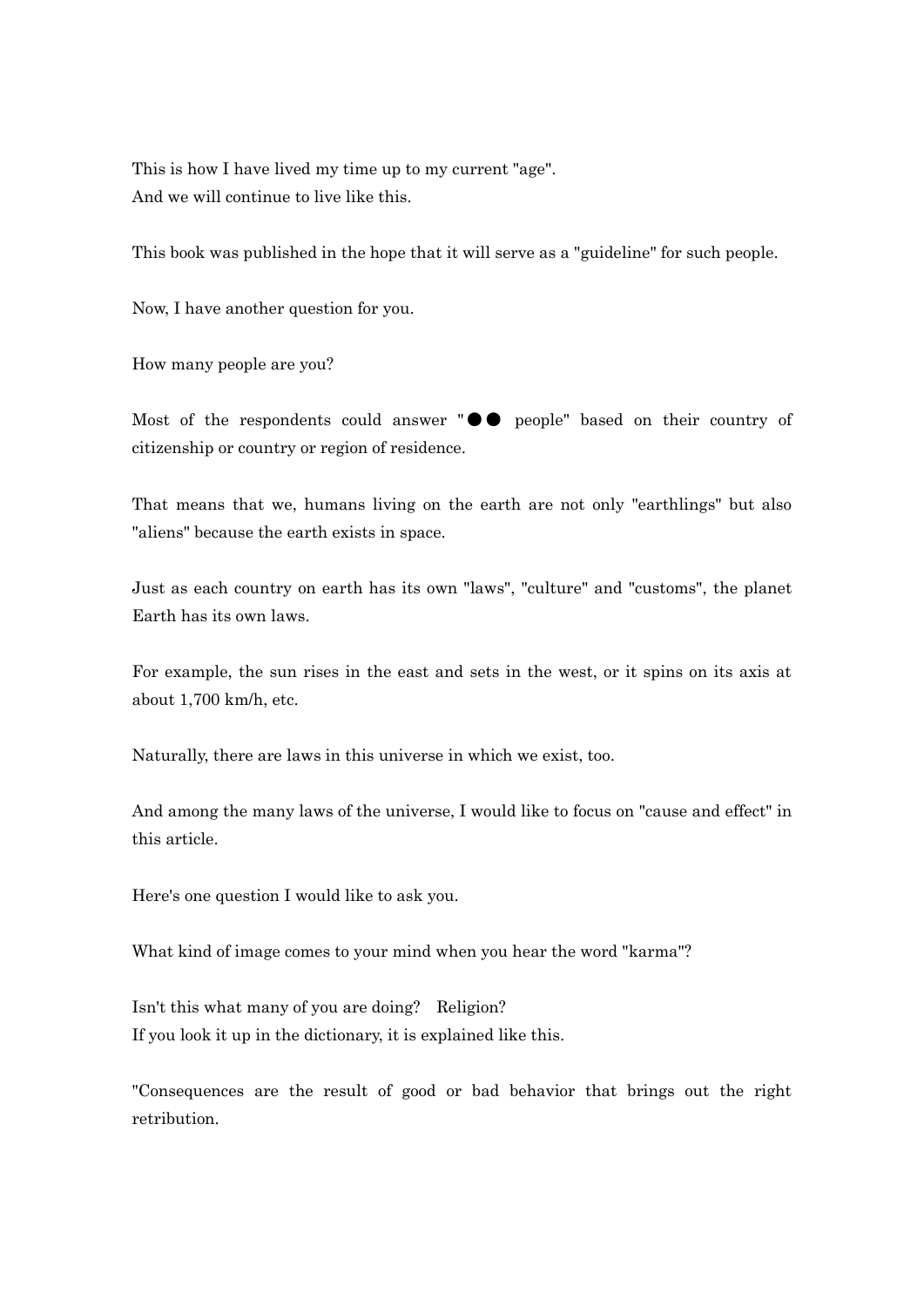In other words, it is sometimes described as "cause and effect" or "self-inflicted".

For example, "If you do something people don't like, they won't like it.

What do you think? Isn't this a very familiar event rather than a "religion"?

Many people think of the "laws of the universe" as events in a distant spiritual world that has nothing to do with them, but of course the earth and each one of us exists in this universe and we all exist based on the "laws of the universe".

You will realize this when you look back at your real life and real experiences.

'I studied diligently and my test scores were good,'

He was popular in class because he always had something funny to say and made everyone laugh.

All of our lives are made up of a series of "cause and effect" such as

Here's one question I would like to ask you.

Are you happy now?

What do you think?

I think the answers will vary.

"Yes," "No," "I can't say either way," "I'm happy when I say this," etc.

The "purpose" of this book is to ask "Are you happy now?" in an ever-changing world. The goal is for you to be able to answer "yes" to the questions of

Can you recall the question I asked at the beginning of this section? What does your happiness look like? What is your definition of happiness?

The answer to this question may vary from person to person, but when it comes to the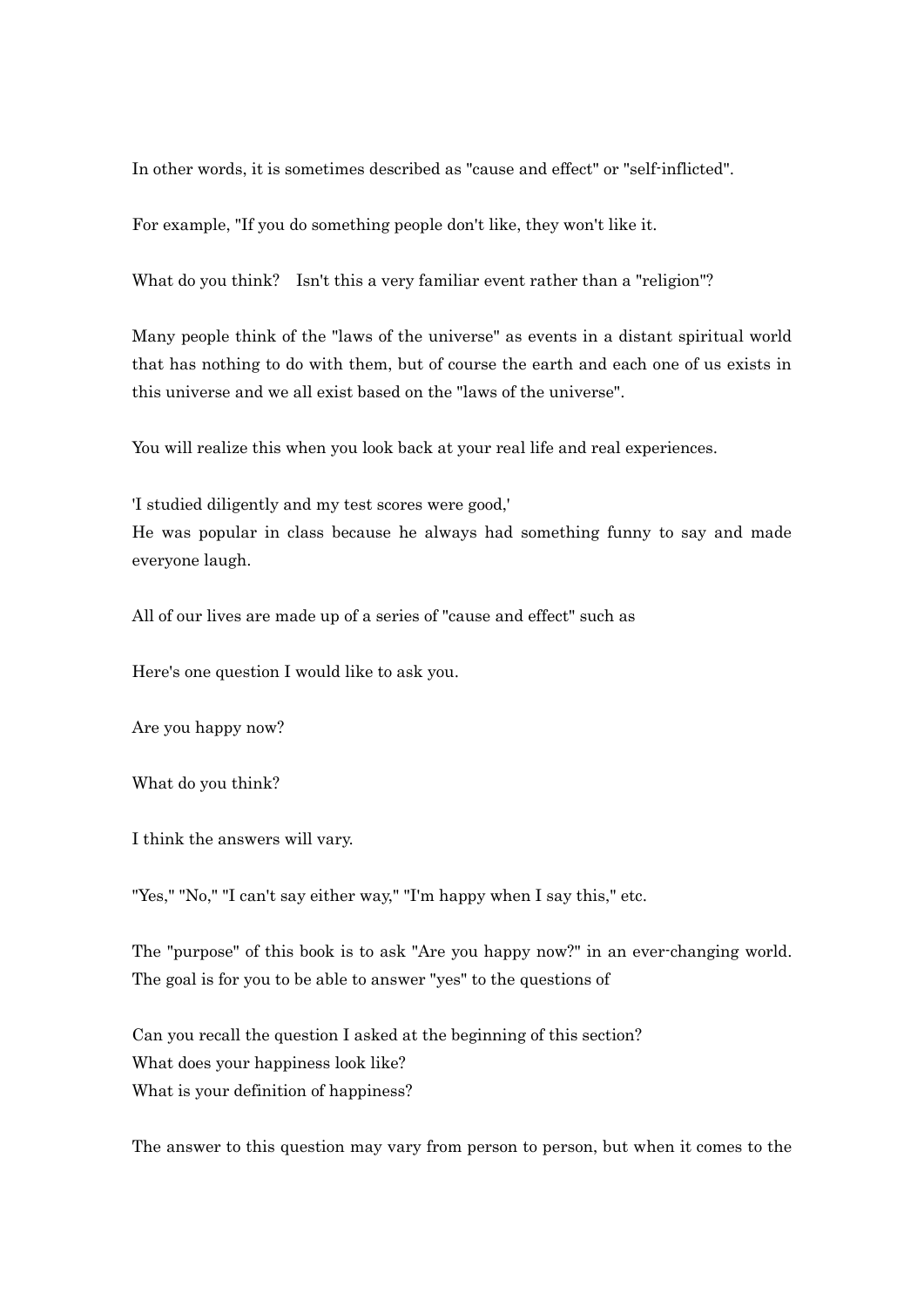definition, there may be few people who can define it clearly.

However, many people want to be happy, and they want to be happy.

Yes, many of you are asking, "What is happiness? With no clarity as to what state of affairs, "I want to be happy! I think.

This could be likened to, "I don't have a destination in mind, but I want to go on a trip! I want to go on a trip! It's the same thing as thinking.

Here, in the wisdom of our seniors, the Buddha wrote this definition of happiness

No complaints, and I'm fulfilled.

Hmm? It's kind of understandable or not, isn't it?

So, I think of my definition of happiness as this.

Fulfilled.

Hmm? I think it's like I understand this one too, but I don't understand it.

You may have been a little disappointed, but in fact, "definition" is inevitably an "abstract expression" because it needs to apply to "everyone", "all the time" and "everywhere".

However, what I would like you to keep in mind is that it is equally effective for anyone, anywhere, and in any era.

Many of us feel "happy" when we eat our favorite food, but it's a "happiness" that disappears over time.

When you marry your favorite partner and spend time with him or her, you will feel "happy", but eventually it will be time to say goodbye.

The "happiness" we seek in this book is the happiness we can feel without being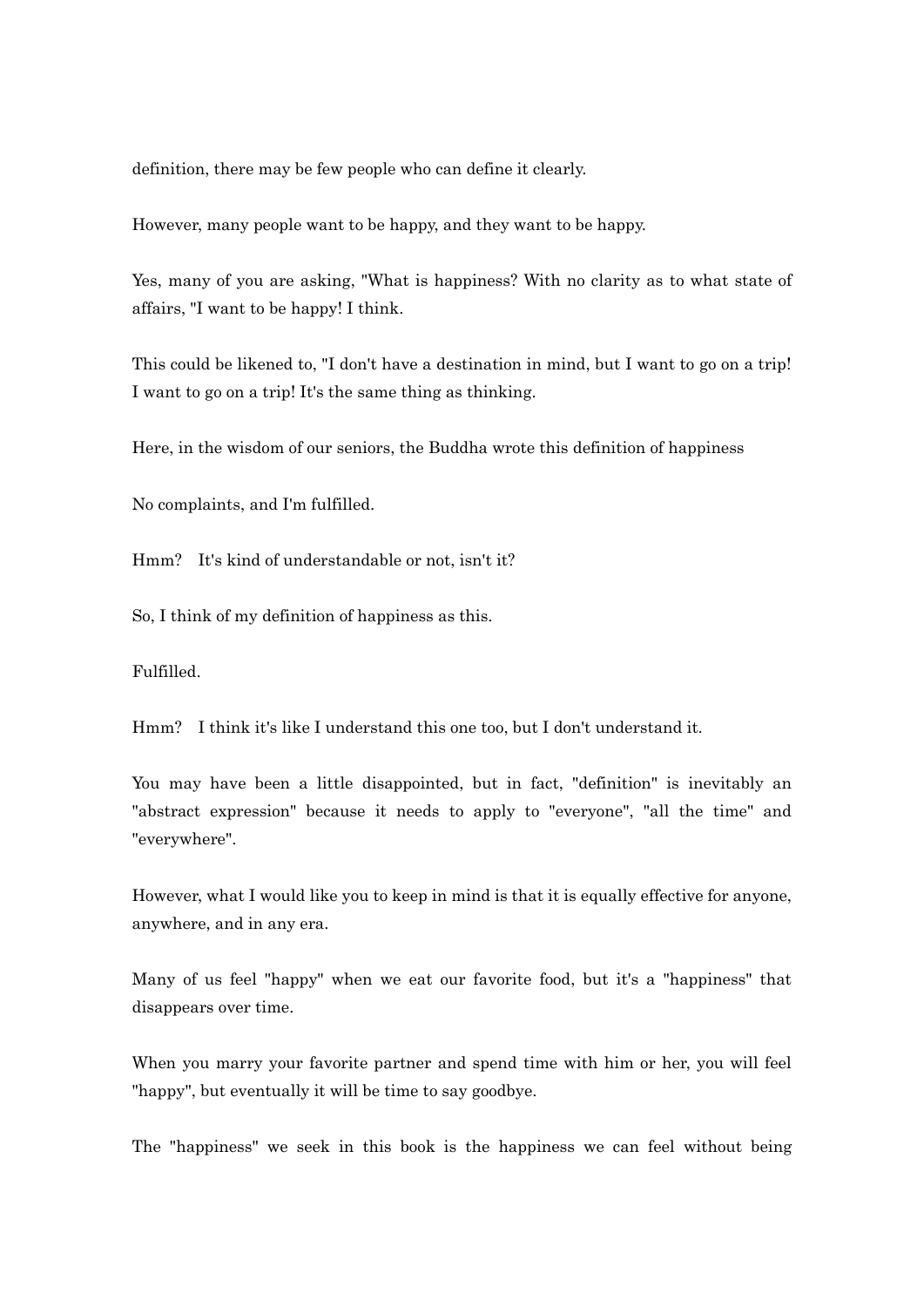influenced by external factors.

### The Relationship Between Desire and Happiness

If we check again the definition of happiness that I mentioned earlier, the Buddha defined it this way.

"No complaints and a sense of fulfillment.

I'm a "fulfilled thing.

The implications are the same, so I'll use my definition of happiness as the basis for the story, "being fulfilled".

The easiest way to visualize the state of being "filled" is to imagine a glass of water.

So what is the state of fulfillment for us humans?

It's a "desire" that each of you has.

The vessel into which water is poured is the desire that each of you has.

In fact, each of you has a different vessel of desire.

Some have coffee cups, some have large bowls.

Some of you may have a 25-meter pool.

Here's a question.

What kind of vessel do you have in mind?

How much time and effort would it take to fill that vessel with water?

Filling your coffee cup with water is easy. I think most people can do it.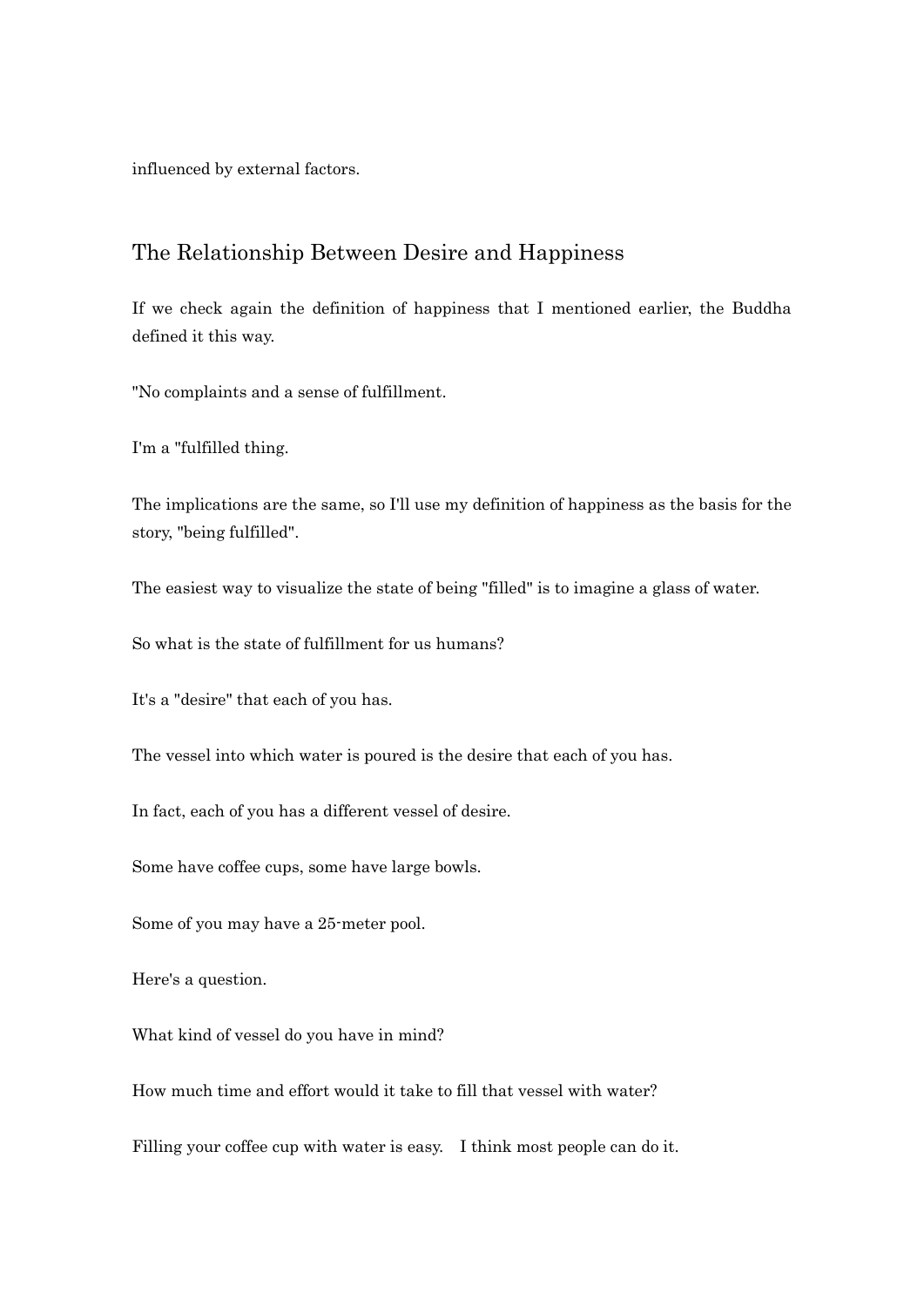So what about filling a 25-meter pool with water?

It's a lot of work to do on an individual basis.

Many people grow this 'vessel' called 'desire' and live their lives 'relentlessly' in order to 'fill' their large 'vessel'.

As you can see, the smaller you make this 'vessel' called 'desire', the easier it is to 'fill', and the more you feel 'happiness'.

However, these questions may arise for some of you. Is having a "dream" or a "goal" a bad thing?

## The pain of regret and the treasure of experience

Many people have "dreams" and "goals" and work hard every day, and I think we all have the desire to support those who have dreams and goals and work hard.

Broadly speaking, "dreams" and "goals" are also "desires".

As mentioned before, the smaller the 'vessel' called 'desire' is, the easier it is to 'fulfill' and the more 'happiness' you feel. It is a fact that the smaller the size of the vessel, the easier it is to fulfill.

But the reality is that it is virtually impossible to reduce the size of the vessel called desire by just "thinking with your head".

At the time of writing this book, I have very little obsession with money, but I have previously started my own business and have experienced a variety of jobs and businesses.

And in the process, I've also experienced situations where I've said, "I'm going to jump out of here today.

Through this actual experience, I have been able to reduce the size of my own "vessel of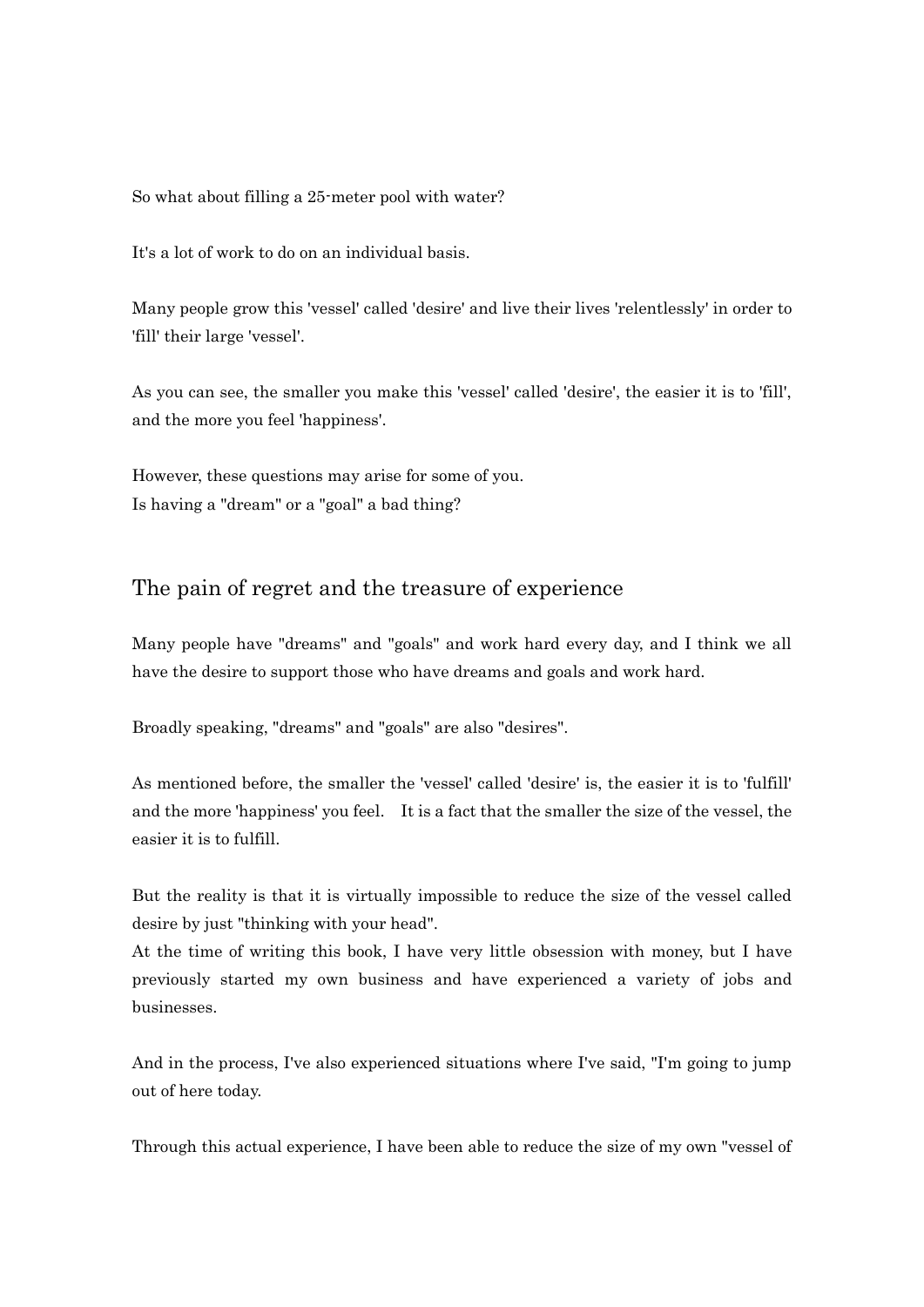desire".

So I'm asking, "Are you happy?" at the moment. I can answer "Yes" without hesitation.

However, this sense of "happiness" and "contentment" is very vague and varies from person to person.

It is impossible for you to actually experience my current situation, and it is difficult for you to express it in words.

But that would defeat the purpose of reading this book, so one of the reasons I can say I am happy is that I am rarely, if ever, deeply troubled.

Of course, I am human and I face various "problems", "challenges" and elements of anxiety on a daily basis.

I think this is the same for all of you, but the first thing I would do in that context is to get the current situation right.

Once you have a "correct understanding" of the current situation, the only thing left to do is to figure out how to respond to it! Only.

'What? It's the same for us! But the important point is not to get attached to the thing, the event or the result of the event.

#### For example.

If you're in the business, you've probably had this experience and heard stories like this before.

'I'm working harder and getting more results than Ms A., but I'm not getting the recognition I deserve.

Of course, these are events that have a huge impact on a person's life, and I think they are important.

But what if you have an "obsession" with this event, and "stuff it up against your boss" or "get jealous of Mr. A"?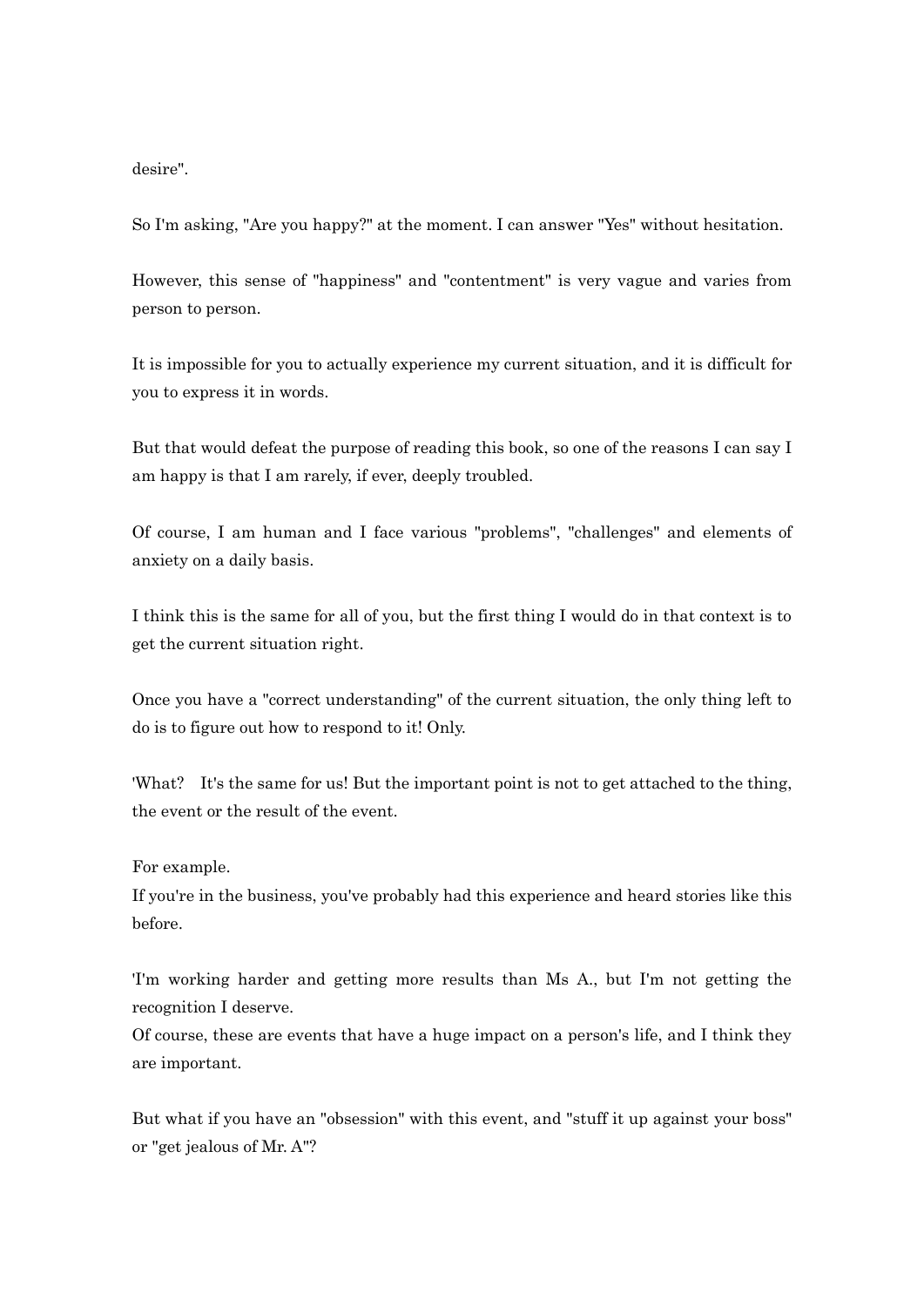As a result, you may feel "bewildered" and, in some cases, your relationships with your boss and Mr. A may become even more bewildered.

The most important thing here is to know exactly why your reputation is low and to improve it honestly.

Then you will naturally get the results you want and you will naturally be fulfilled.

Also, relationships don't get strained and "create" more problems.

A person's "desire" for a "mere event" produces a variety of "feelings".

It can sometimes become obsession, obsession, anger, hatred and envy towards others, which can affect your relationships and ultimately create painful situations for you.

Yes, your own "desires" will ultimately cause you to "suffer".

What do you think? I'm sure many of you have had this kind of experience.

Of course, I myself have produced many times in my life that I have "suffered" the consequences myself.

So why do we have "desires"?

### The Origin of the Universe

Now I would like to broaden our perspective and look at the origins of the "entire universe".

I'm sure you've all looked up at the night sky. What are the major "what" and "what" in the universe?

I think you can see that there is a big division into "light" and "darkness".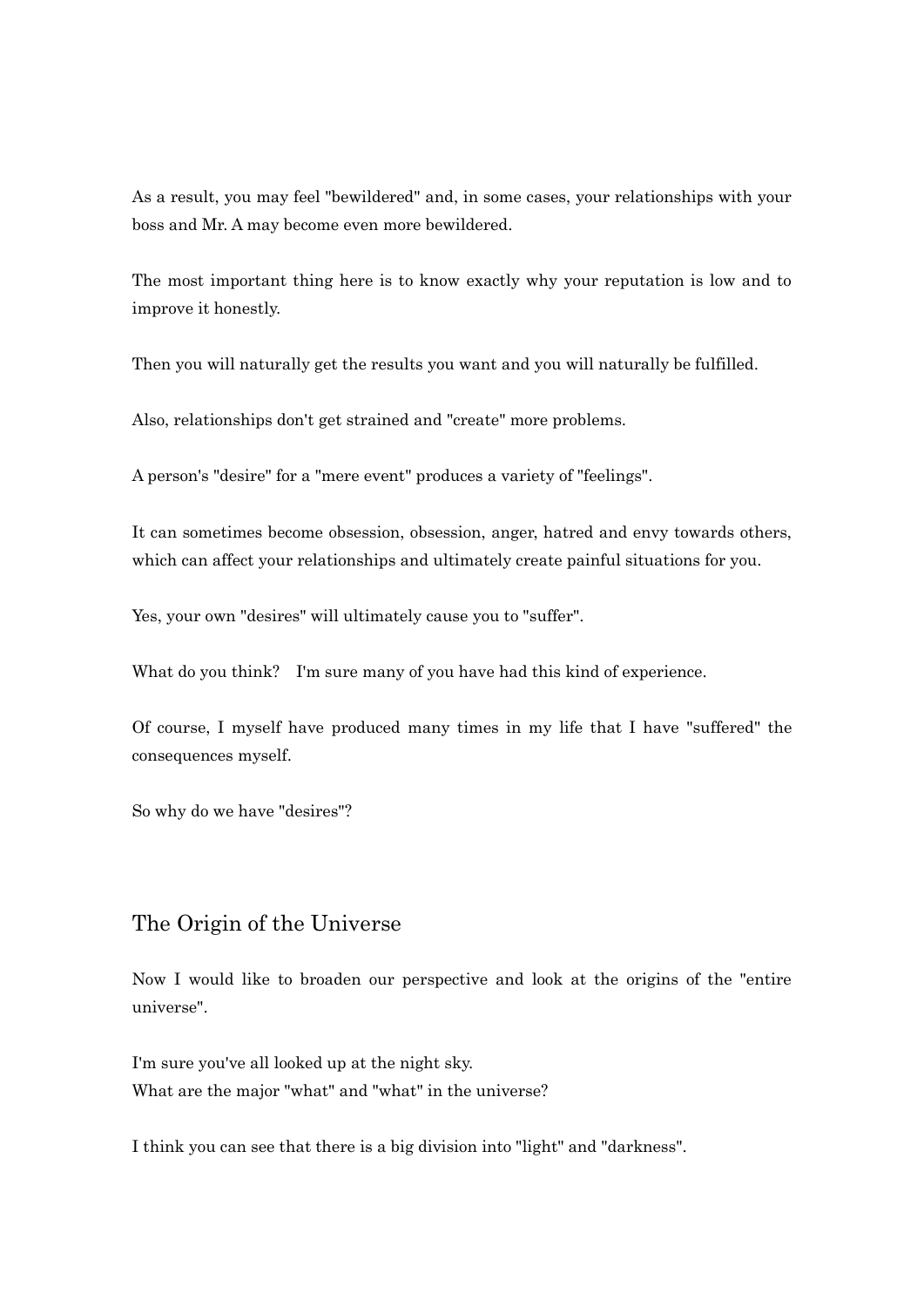The sun is the closest thing we have to a light being.

As you know, the Sun is one of the "stars", and it conducts nuclear fusion in its center, emitting "light" and "energy" in all directions.

And the Earth, on which we exist, receives that light and energy and carries out a variety of life activities.

This is a well known fact that you all know.

One thing to keep in mind from this fact is that this universe, as an entity, is divided into two main stances.

One is a "giving stance" that is radiating light and energy, starting with the "sun

The other is a "seeking stance" that receives and exists in light and energy, like black holes and life on our planet.

These two stances exist, and it is through the balance of these two that this universe exists and is maintained.

And, of course, this "balance of the two stances" applies to us humans who live on this part of the universe, the Earth.

However, in the case of human beings, there is no fixed division between those who are always giving and those who are always seeking, but sometimes the stance is either giving or seeking, depending on the situation and the person.

For example. I think it's easier to understand if we look at the word "love.

If we analyze "love", it can be firstly divided into "love" and "love". The word "love" is a stance of seeking, as in "I miss  $\bullet \bullet$ " or "I miss my 00".

On the other hand, "love" is a stance of giving, as in "loving  $\bullet\bullet$ " or "pouring love to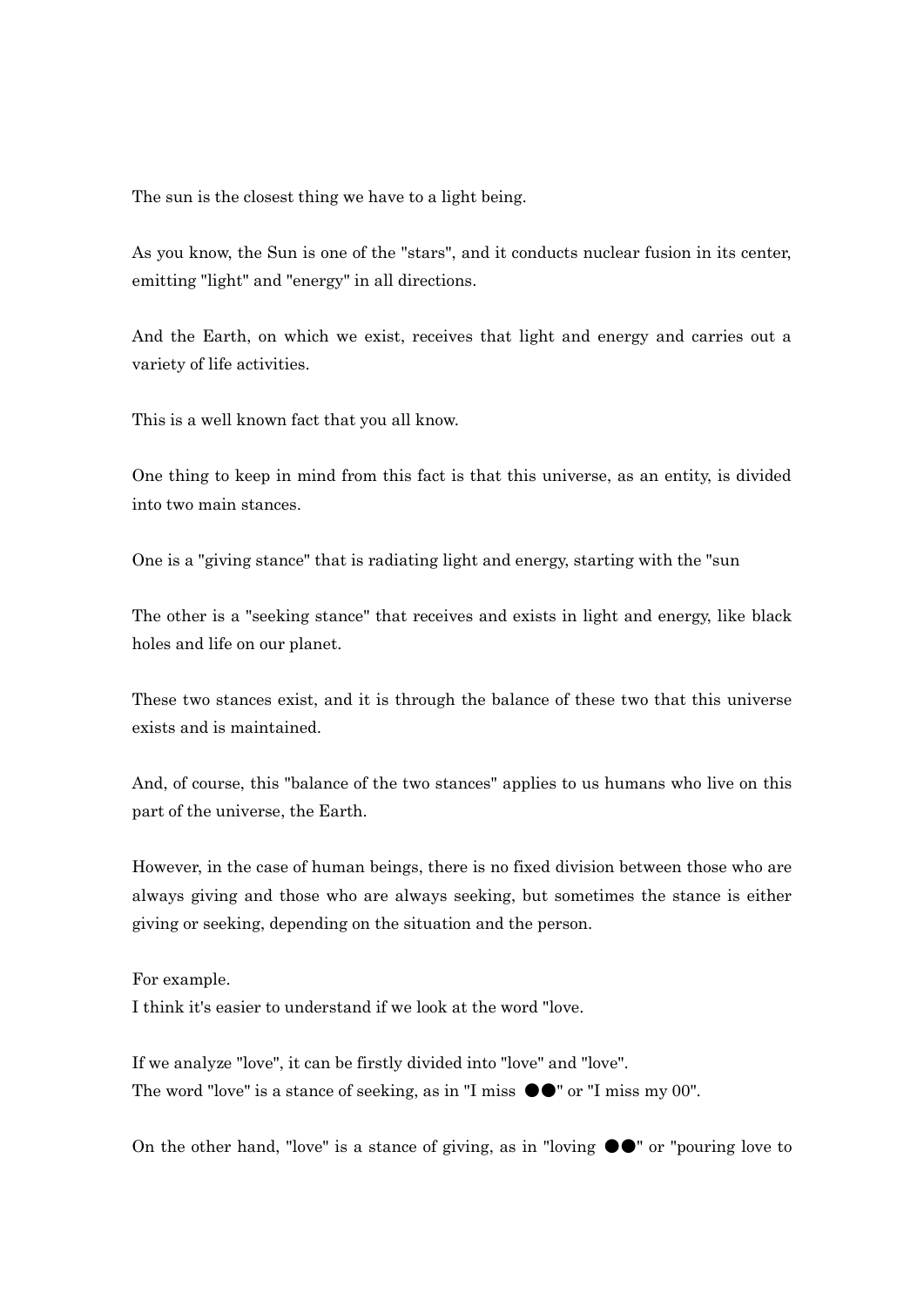00".

That's right, love is a relationship between people who have both a seeking stance and a giving stance.

And as I mentioned earlier, this universe exists and is maintained by the balance of these two stances, so relationships in love also depend on the balance of the "asking stance" and the "giving stance" that determines whether or not the relationship is good and maintained with each other or not.

This also applies to "all relationships", not just "love".

For example, what would happen if a man and woman sat facing each other on the beach and pulled the sand toward themselves, saying "I want it, I want it"?

There's going to be a "rift" between the two of you.

So what happens if one of them draws the sand in and says "I want it" and the other offers it to you, "Go ahead"?

It will "stay flat" between the two of them.

So what would happen if we offered each other sand to say, "Here you go.

A "pile of sand" will form between the two of them.

This mountain will eventually become an irreplaceable "treasure trove" for both of us.

However, there is one very important point to make here.

This "giving stance" must be based on a "free

The reason for this is that if there is a "quid pro quo stance" behind the "giving stance", it will "cancel out" and become a "zero" stance and not a "giving thing".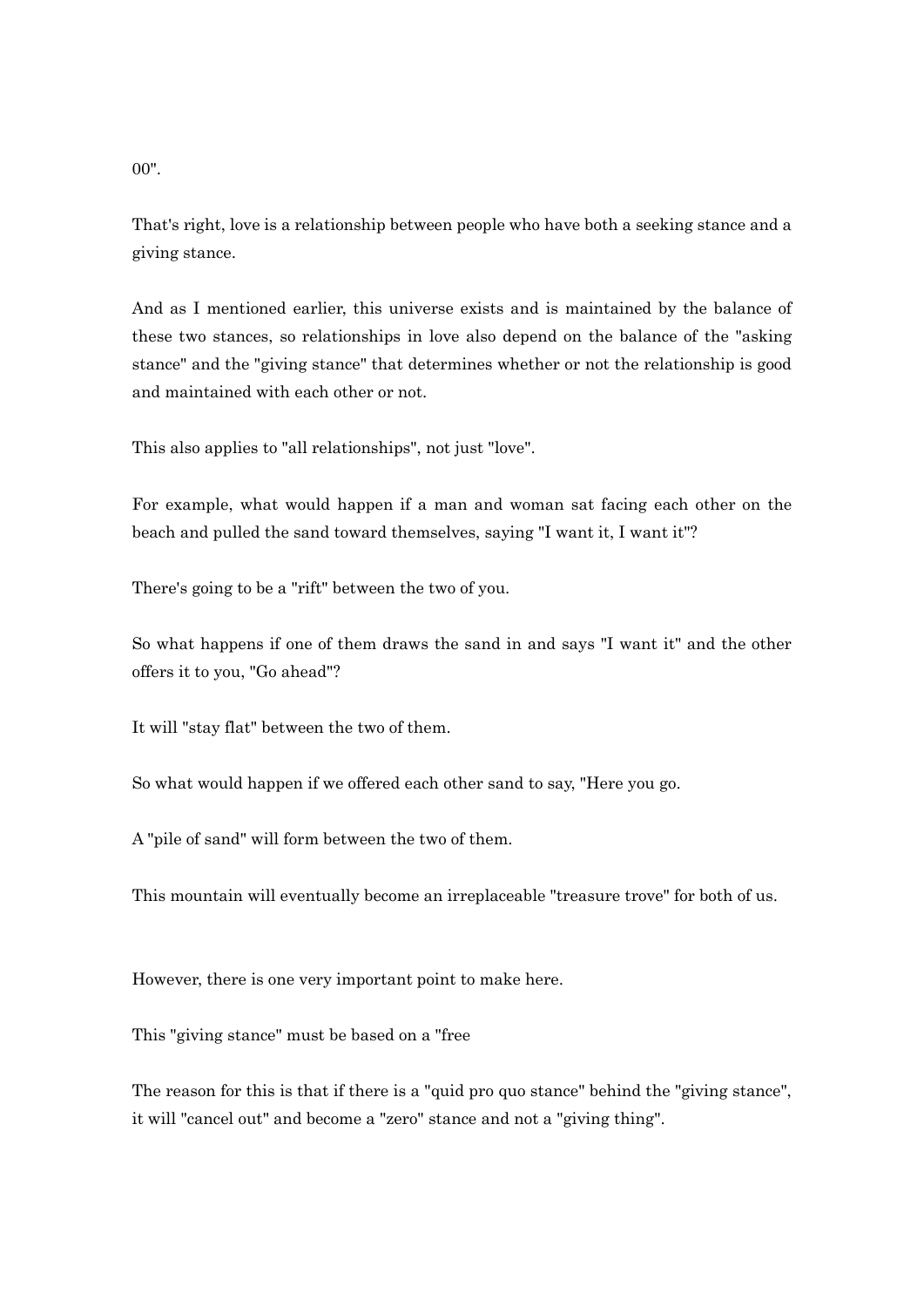You can see this in your real life, but what about when you are given something and you are asked to "get something in return" for it?

Life is a place to learn and practice in order to acquire this stance of free giving.

So why do we need to develop a "giving stance"?

## The Pain of Seeking and the Joy of Giving

As for why a "giving stance" is necessary, I would like you to keep in mind that the "seeking stance" involves suffering.

For example.

Again, I'd like to look at "love", but as I mentioned earlier, there are two stances to "love": the asking stance and the giving stance.

I think we all have had the experience of falling in love with someone. When you fall in love with someone for the first time in your life, it is called "first love," and if you remember that feeling, you'll understand. Have you ever felt some kind of "chest pain"?

It created a "desire" to "miss" and felt bitterness because that desire was "unfulfilled".

I think I would have felt happy if the other person had accepted that "missed" feeling and "satisfied my needs".

But unfortunately, this "happiness" doesn't usually last for long.

So what is true "happiness"?

True happiness" is "unchanging happiness that is not affected by changes in circumstances or the flow of time.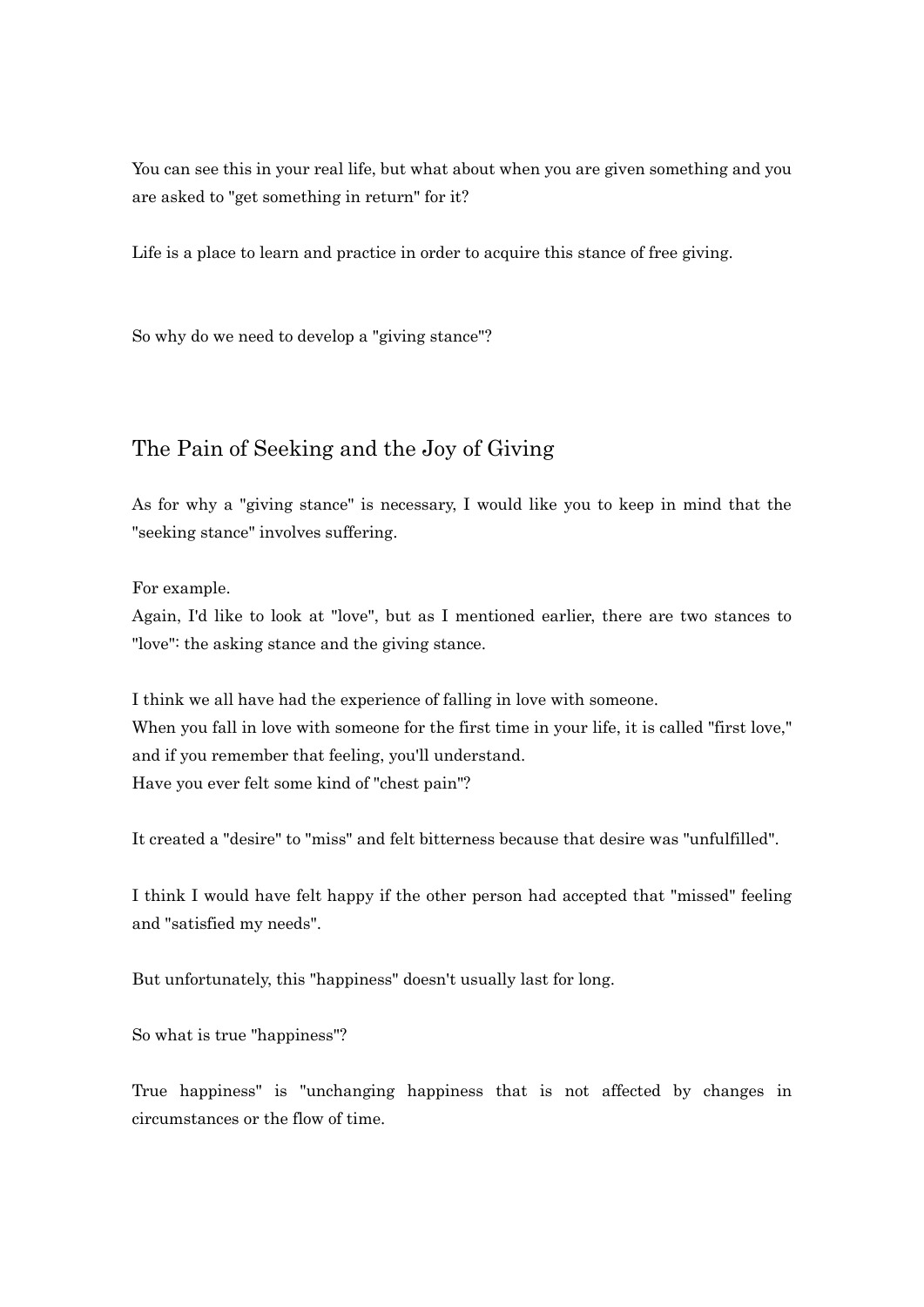In the case of love, as I mentioned earlier, "If the person you miss changes his or her mind, your happiness will fade away.

The happiness of eating your favorite food "disappears once you've eaten the food and become full.

Yes, "If you ask for something, your own happiness will be affected by the circumstances of that which you ask for.

So, "What if what you seek is not there?

If there is no need to seek or seek itself, nothing can affect it.

Do you feel happy when you don't have anything to ask for? I'm sure you'll hear me say The "joy of giving" and "happiness of giving" can be a far greater "happiness" than "happiness of seeking.

For example, if you've ever raised a child, you've probably experienced this.

Have you ever looked at your newborn child and felt happy just to have him or her in good health?

At that point, I asked my child, "Would I have wanted anything? 'You wanted nothing, but you felt happy, didn't you?

And even if you don't have children, have you ever felt happiness and joy when you were thanked for something you did yourself, even though you didn't ask for anything?

In fact, all of us have this "free giving stance".

However, many of us have a stronger "asking stance" than a "giving stance".

That's because most of us humans have only been in this universe for a short period of time, and we are still young and immature.

So, is there life that is "not immature" and "mature"?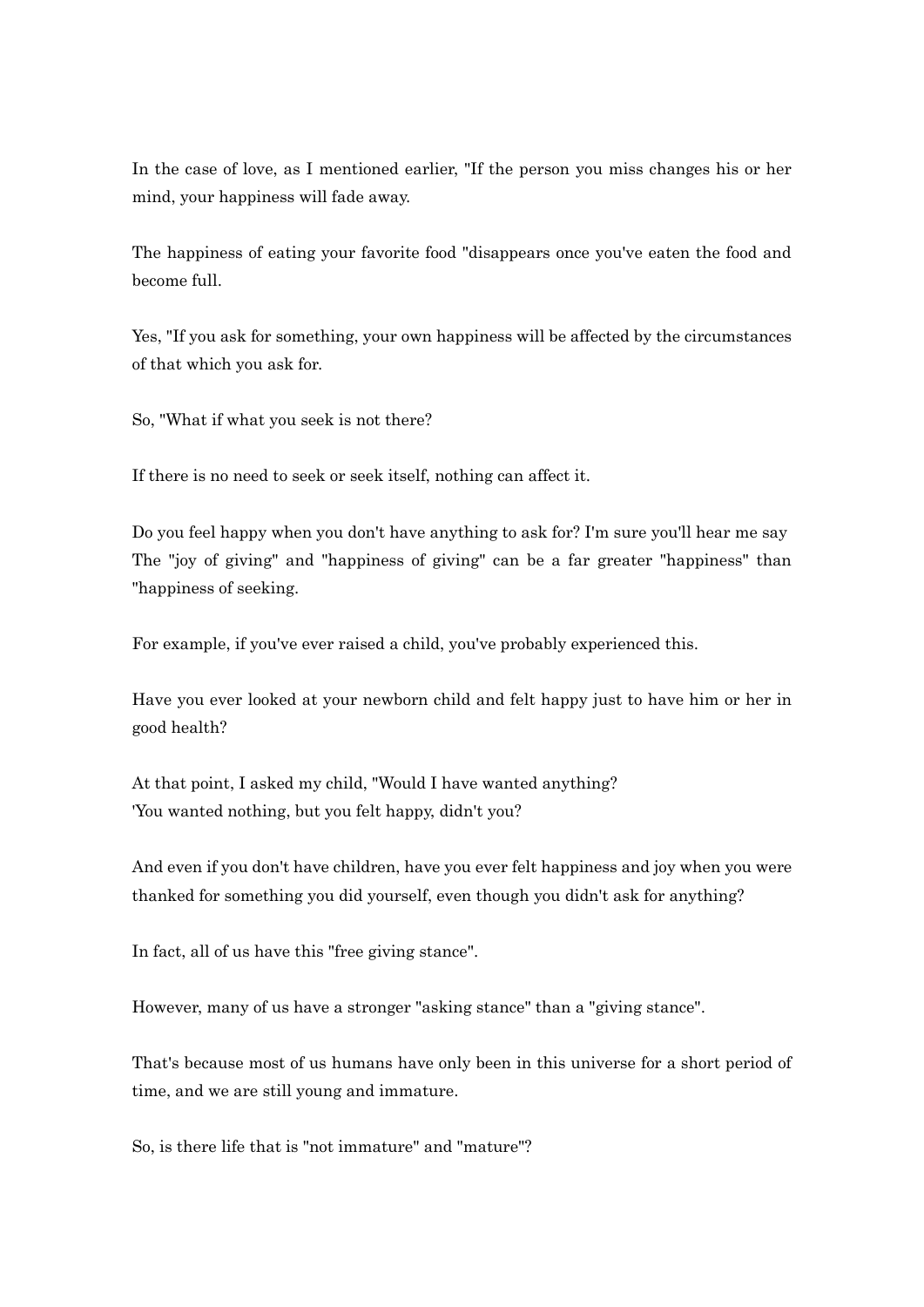#### It exists.

It is the being we humans call "God" or "Buddha".

Many people may think that God and Buddha are wish-fulfillment beings and salvation beings, but from my experience, God and Buddha are our seniors and role model teachers.

However, I won't go into depth on the topic of 'God and Buddha' here, but please keep in mind that there are teachings, stories, and legends about God and Buddha all over the world.

Because we are immature life, this world exists as a place of learning and practice, as I mentioned earlier.

### This world is a place of training.

The "this world" is "this universe in which we exist.

As I mentioned at the beginning, this principle of the universe is "cause and effect". As I mentioned above, you can see this principle of "cause and effect" in action in our actual surroundings.

Now, to put 'karma retribution' in layman's terms again, it means that what you do will come back to you as a reward for what you have done.

For example.

As a reward for "violating and hurting people," the equivalent of or more than that, "confidence fits the pain.

#### What do you think?

As you can understand if you think about it calmly, this 'cause and effect' is an educational system to make 'those who do not understand' understand.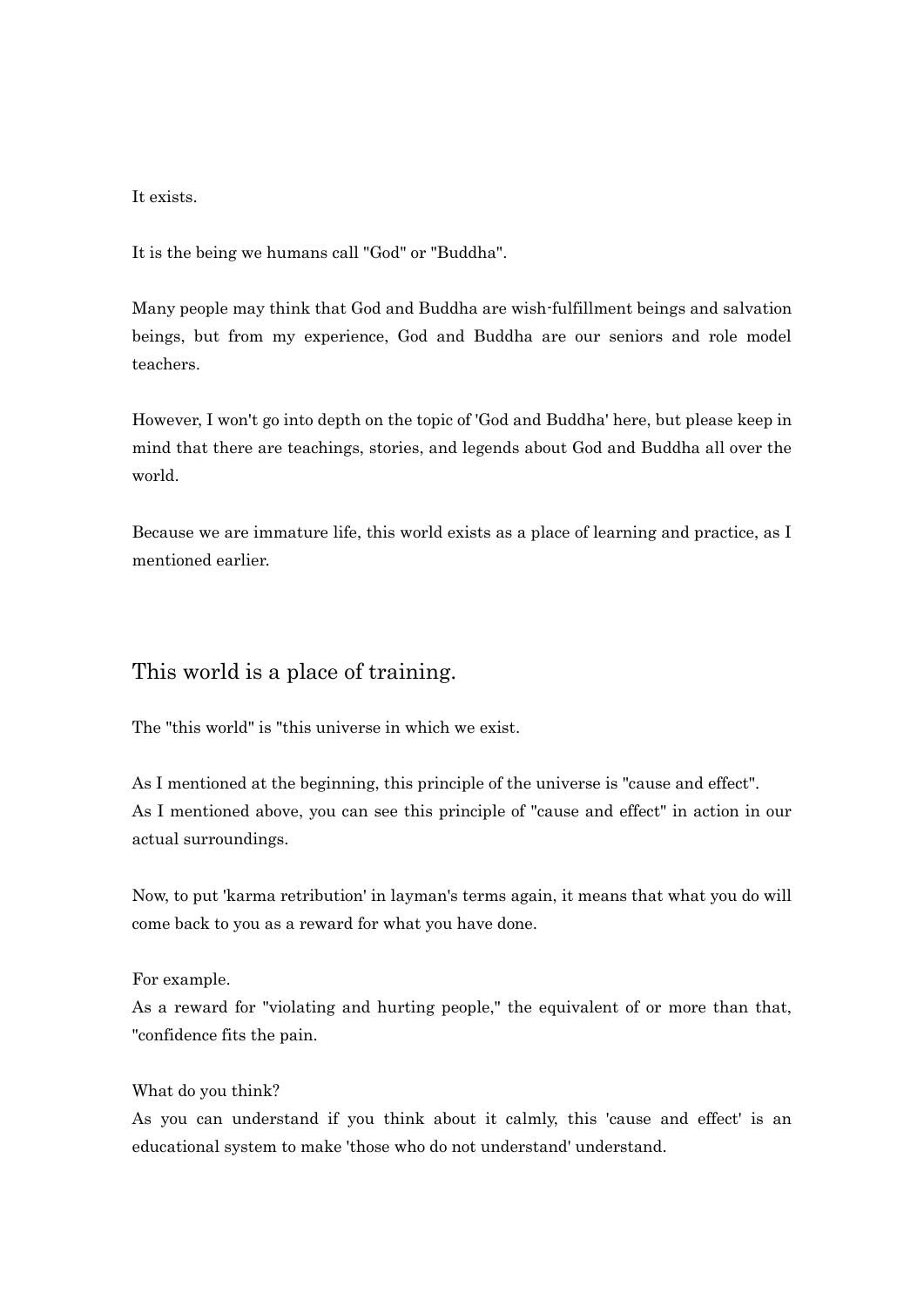That is to say, the universe itself is created as a place for education, a place for learning and a place for training.

In today's style, in layman's terms, this universe is a "training center" and we are "trainees".

So, "What are we training to learn and acquire?

It is "compassion for others".

So why do we need to learn and acquire "compassion for others"?

The question is: "Why did we create this universe based on the principle of retribution? And why did we have to create it again? I don't know at this point in time, because the question becomes, "What is the cause?" and the cause is outside of this universe.

However, there is no doubt that at this point in time, we were born as "trainees" to "learn compassion for others" and I hope you will take that into account.

So, "I wasn't born to live in a big house and eat good food,

## Earth is a "special training center

Earth is a special training center.

As I mentioned earlier, the universe is a training center for learning compassion for others, but the earth is a special training center that has been specially established.

The reason why it's special is because it's a "physical training".

First of all, here's one thing to keep in mind: the "style of existence" of life is essentially an "energy body".

In Japan, it is called "soul" or "spirit".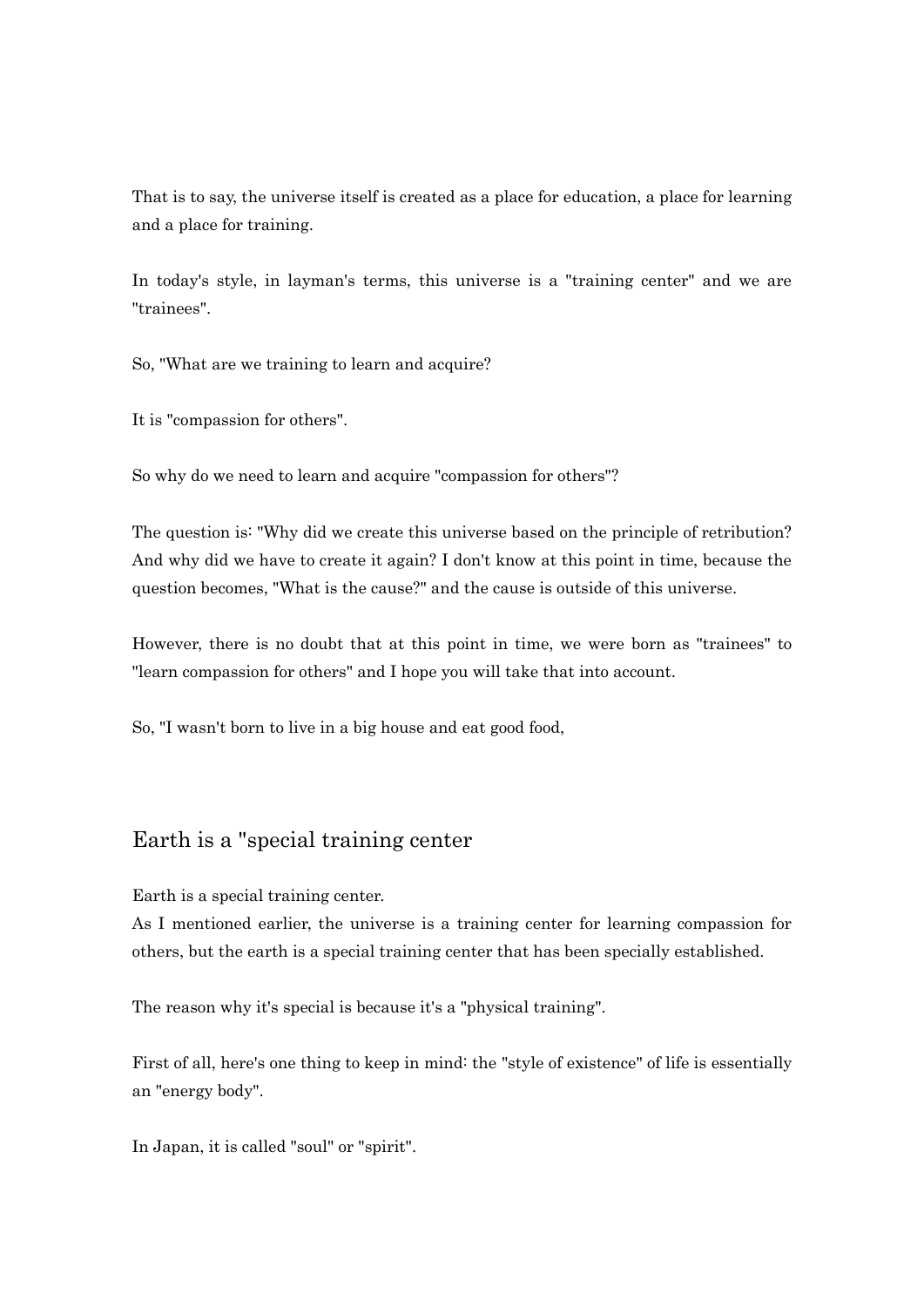To use a modern analogy, it is similar to a "cell phone signal" or "television signal".

The original form of life exists in this "energy body form".

The original state of life in this universe is that it exists as an 'energy body' in the 'other world' dimension, which in Japan is described as the 'other world'.

Our body is a training body suit that was developed to make the "state of the universe" perceived as the "energy body" more vivid and vivid.

Therefore, when your life span comes and you no longer need your "training body suit", you return it to the earth, and the "energy body" (soul and spirit), which is the main body of life, crosses the dimensional boundary line, which is called the "Sanzu River" in Japan, and returns to the "other world" as it is commonly called.

So why do we need a "training bodysuit" that says "body"?

As I mentioned earlier, the principle of this universe is "cause and effect"; it is an educational system, and this universe itself is a "place of practice".

Our true form of life is the "energy body" and we exist in the realm (dimension) of this universe called the "other world".

And even in the "other world" we are "practicing" every day, and we are trained to be compassionate to others.

However, because we exist as an 'energy body', our experiences are a bit fuzzy and our practice doesn't progress as much as we would like.

Therefore, the system that was created by God and the Buddha, in which the practice proceeds more clearly than we do, is the training system called "life" using the body, the training body suit, as I said before.

So why do we need a system that clearly uses a "body suit" called the body to advance the practice?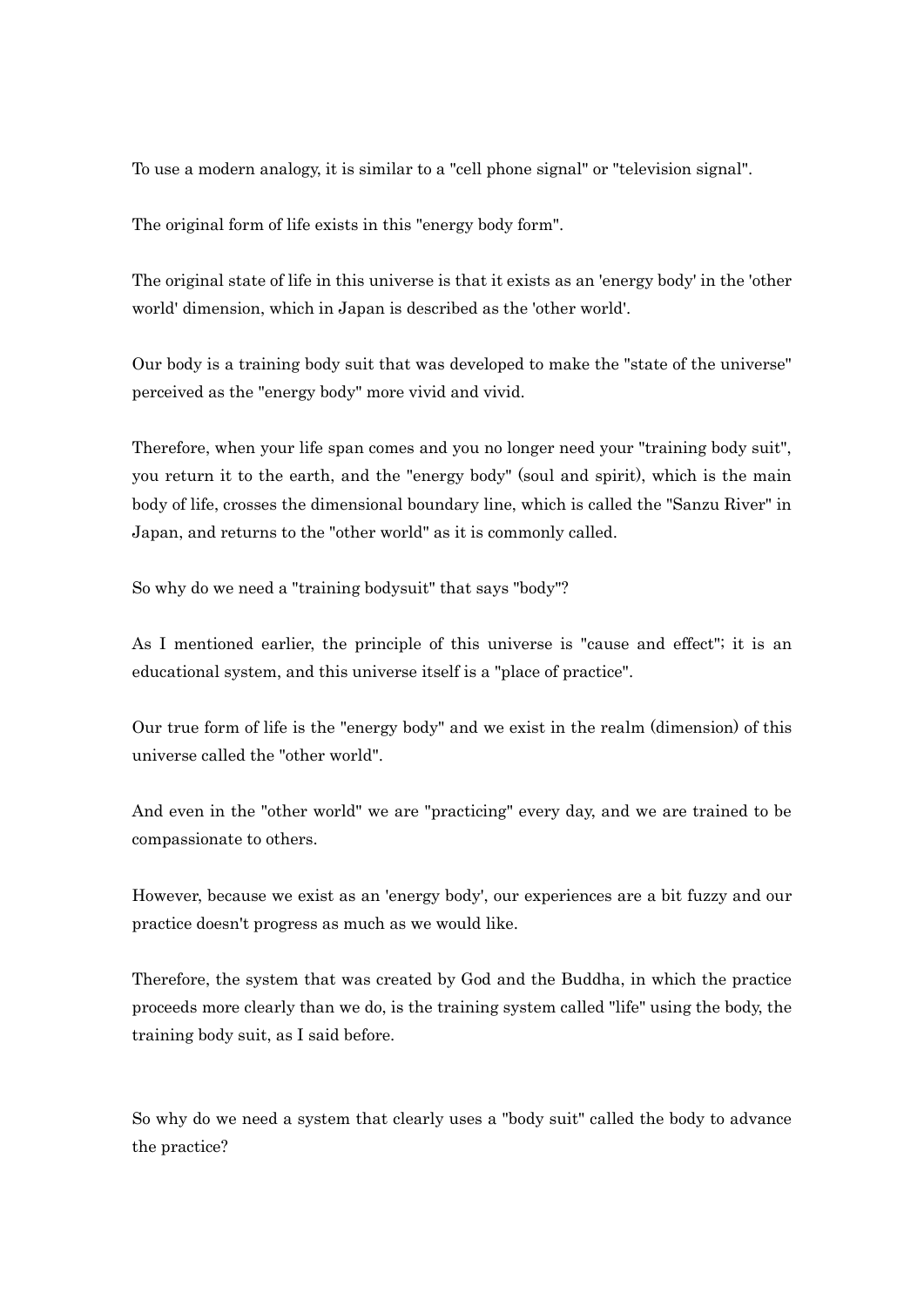That's because we are immature in the other world, and therefore we have various sufferings due to our own desires (vexations).

I asked God and Buddha to create a system where the practice proceeds more clearly and clearly to escape the suffering drawn out of my own desire (vexation).

In other words, we "human beings" are born as human beings, begging and pleading for help to get rid of our own "suffering".

And it is born as a human being, breaking through an unspeakable "multiplier".

For example.

The most abundant life on this planet is bacteria.

Bacteria are said to be found in the depths of the earth, about 10 km below the earth's surface.

Since there is an unimaginable number of life on Earth alone, it is hard to imagine how much life exists in the entire universe.

We, the people of the earth, are among the 7 billion people chosen from that unimaginable number.

So why do most of us humans live without knowing that?

When we humans are born, when we pass through the birth canal, the memory of the "other world" is erased.

This is the reason why some people born by cesarean section have memories of the "other world".

There are several reasons why the memory of the "other world" is erased when a human being is born.

#### ① We're being tested.

In the true sense of the word, are you able to understand "the state of the universe" and acquire "compassion for others"? It is being tested. Therefore, man is given freedom.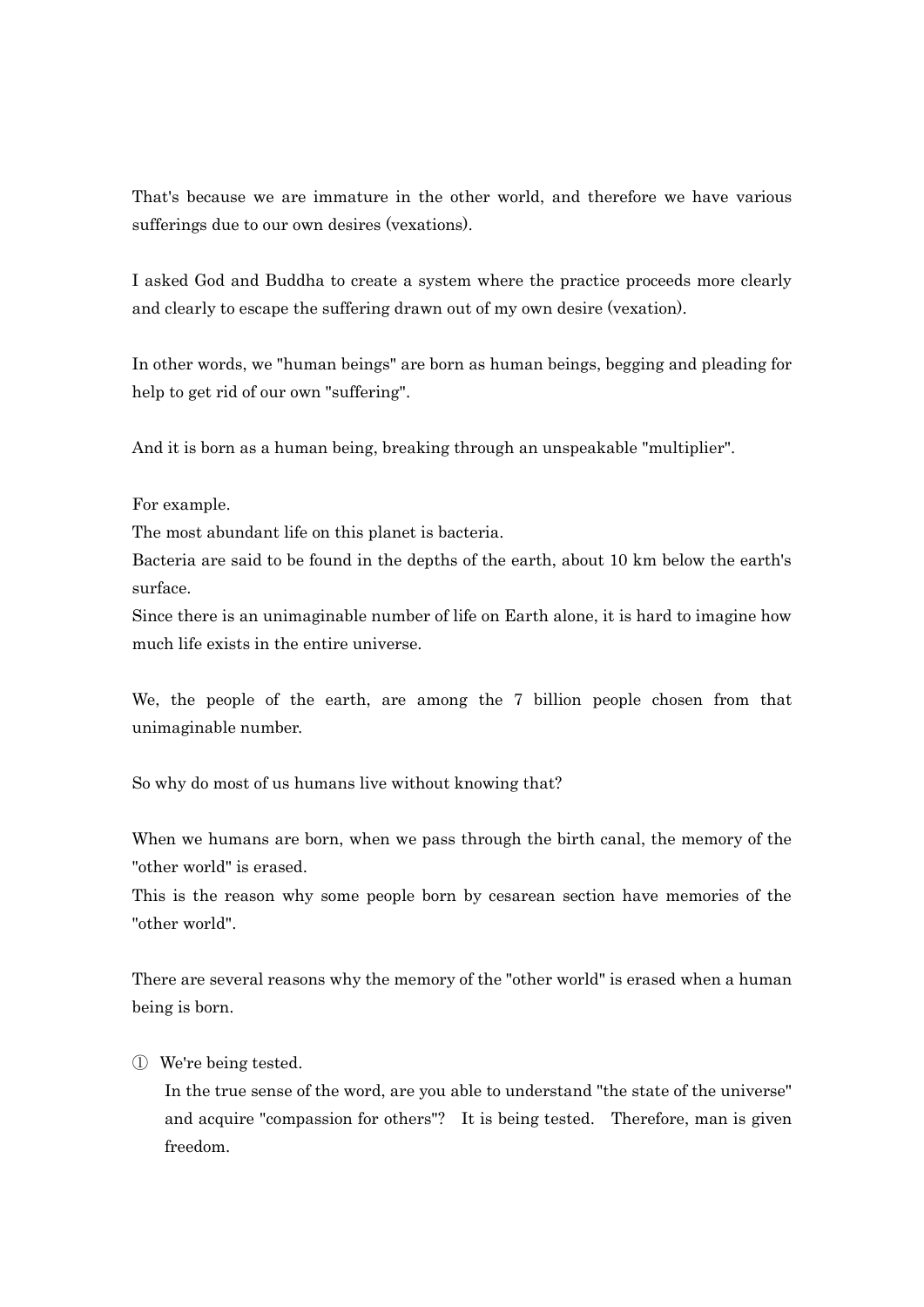#### ② Equality.

As a life form, people are born on Earth at various levels of maturity. People from the "Hell Level" to the "Bodhisattva Level" as they are commonly referred to in Japan are born on a star as fellow practitioners. Therefore, it is meant to give everyone the opportunity to raise their own 'soul level' equally, regardless of the situation in the 'other world' where they are born.

③ "The child's way of showing his parents what it means to be a parent. A child born on earth is born in a "pure white state", or in other words, with a "zero base".

Many parents think their children are "cute" and do their best to take care of them. Many parents think their children are cute because of their children's "innocence". The child born is "free of wickedness" as the character says.

This is because they are born with the role of making the parents have "free love for their children" and making the parents aware of their own "evil spirit".

Because of the above and other things, when a person is born, the memory of the other world is erased in the birth canal.

In summary, the Earth is a place of bodily practice, as a "life form energy", to further enhance the maturity of the "soul" that exists in a certain realm of the universe, depending on the maturity of the soul.

And it is God and Buddha who creates and manages the universe and the stars, including the earth, which are the places of practice.

## The "training system" called "life

So how did we, "life", come into being?

This is based on what I have seen and heard in real life, but the one who "created" this universe that we exist in is the one we call "Dainichi Nyorai" in Japan.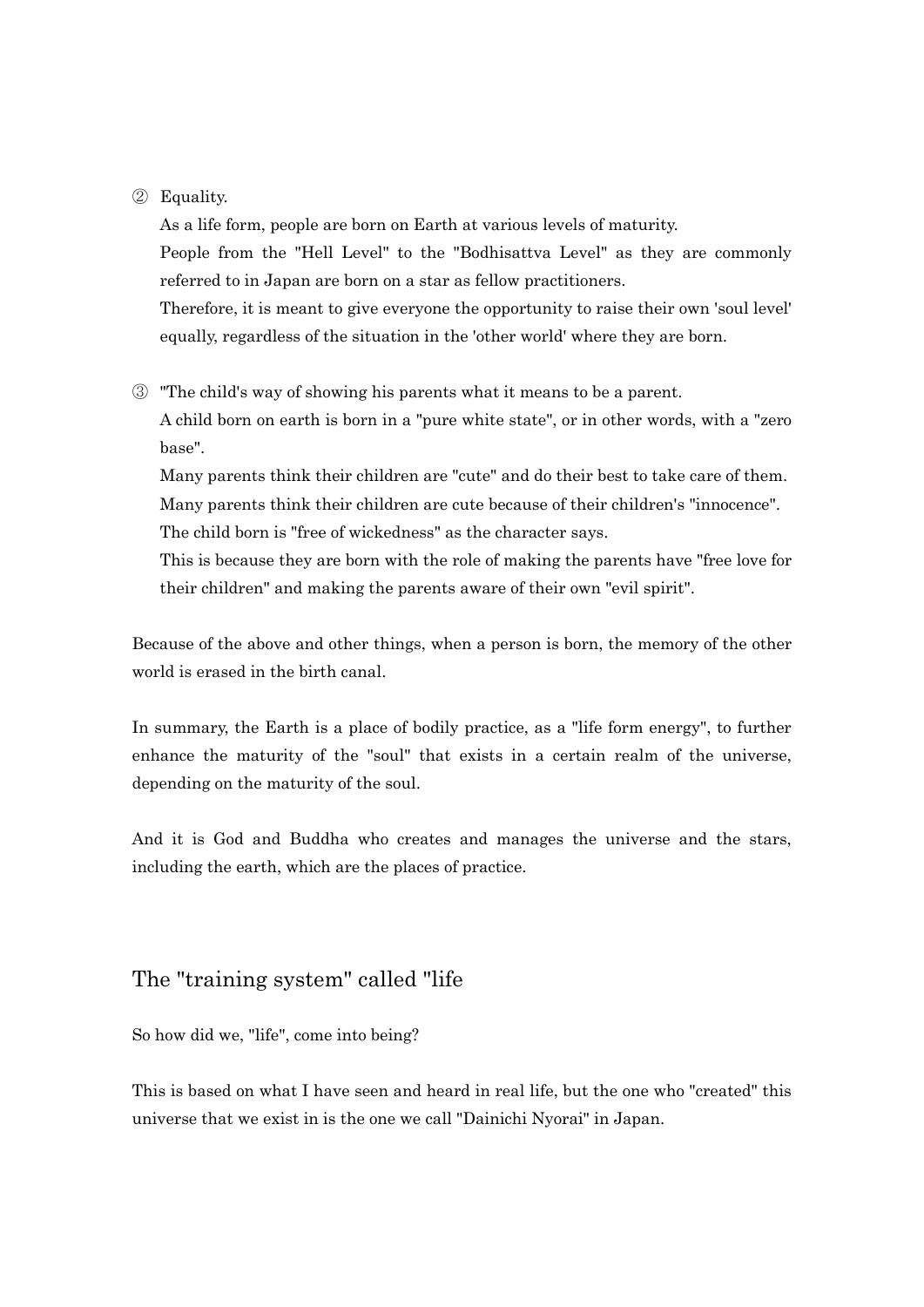If 'Dainichi Nyorai' created the universe, then where did he originally come from and when did he exist?

I'm sorry, but I don't know that at this time.

However, based on this, I have examined "my own actual experience" up to the present and it "makes sense", so I hope you will examine it in your "actual life" and "actual experience" as well.

Here's a little confirmation of what we earthlings have been able to figure out scientifically.

We exist in the "space" we call "space" and in that "space" there is a "star" we call "earth".

I don't think there are many people who have an "objection" to this.

So, the thing I want you to keep in mind is that the Earth is in the universe and is part of the universe.

It's obvious, but there are a lot of people who forget that this is a prerequisite, surprisingly enough.

For example, in Japan we have the expression "the other world" and "this world", and some people think that the other world and this world are completely different.

In other words, the basic premise of "what we can do on Earth" is that we have the infrastructure in place to do it in space.

For example, if the "sandbox" in a kindergarten is the universe, then we, the people of earth, are making various "things" in the "sandbox", just like the children are making mountains, tunnels, and castles.

In other words, the "things" we humans make every day are just a slightly modified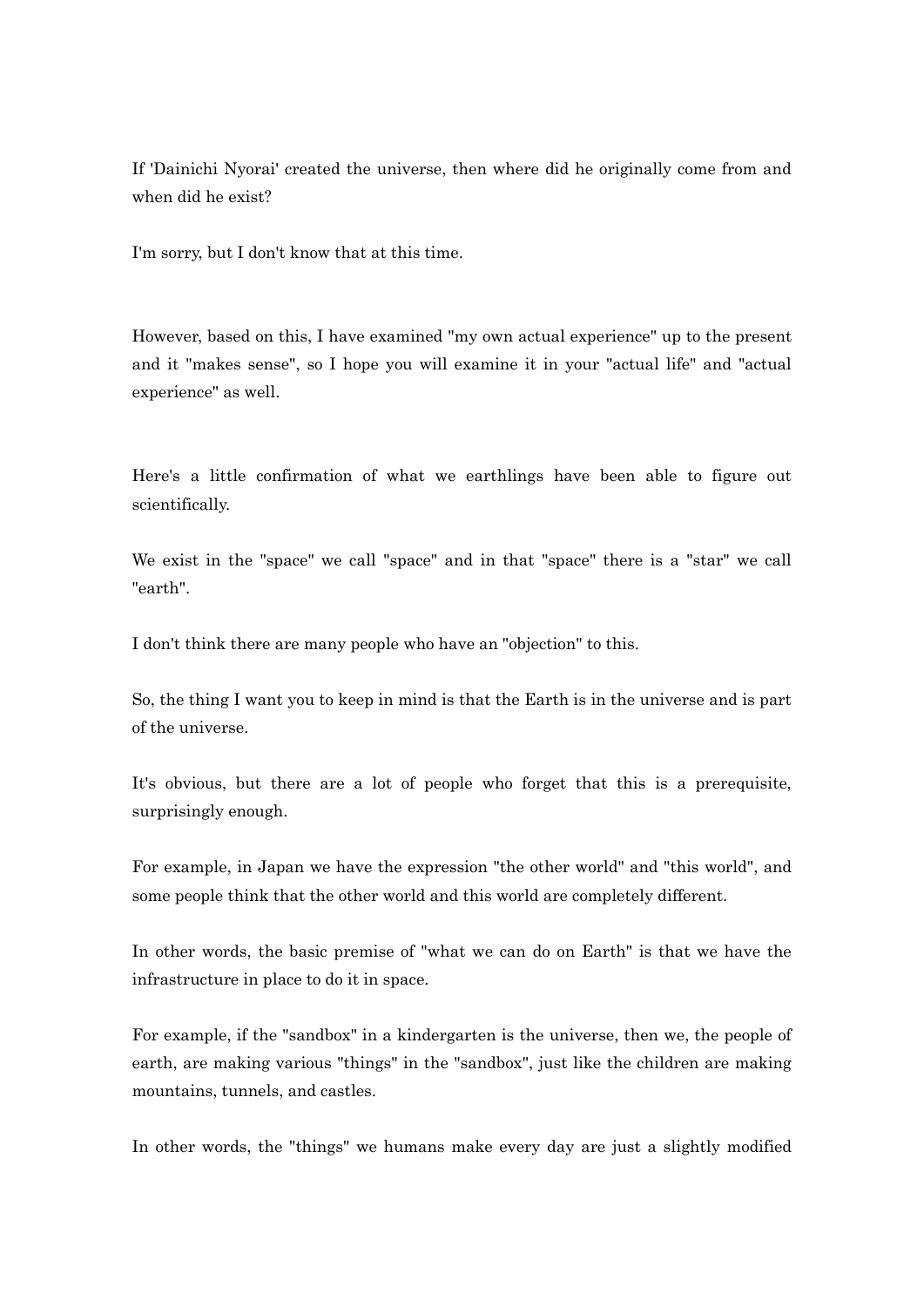version of the things that are prepared as the infrastructure of the universe.

So what we earthlings say we have "invented" in the history of the universe so far is simply a "discovery" of what we "didn't know" but was originally developed as the infrastructure of this universe.

One of the things you should keep in mind is the quantum computer. The "quantum computer" is still the only thing on earth that can be called a Although it is not yet "practical", it is feasible in the experimental stage.

That is to say, this universe has an infrastructure of work at the quantum level that can be performed by a quantum computer.

In other words, "this universe is a big quantum computer" and "we exist in that quantum computer".

If I were to compare this "universe" we exist in to our familiar computer system, I would say

The energy supplied by the sun and the earth powers our computers, our "souls" say with various software.

Also, our bodies are printers and 3D printers that do many things, and the things we do and "say and do" are stored in a "file" as our past.

And it is our "seniors" and "collaborators" who "manage and operate" this "whole cosmic system" that we call "God" and "Buddha".

I think many of you will find it difficult to take in what I am describing here. It is natural, and I myself do not expect everyone to understand that.

This is because what I am talking about now is not yet understood by earth science, and it is just a coincidence that the universe, the earth, and we, the earthlings, exist today.

However, we humans on Earth have also made progress in science and technology, and the latest astronomical technology has allowed us to make observations and theoretical calculations that have led to the question, "Isn't there just one universe? and "Multiverse Theory" has been published and so on.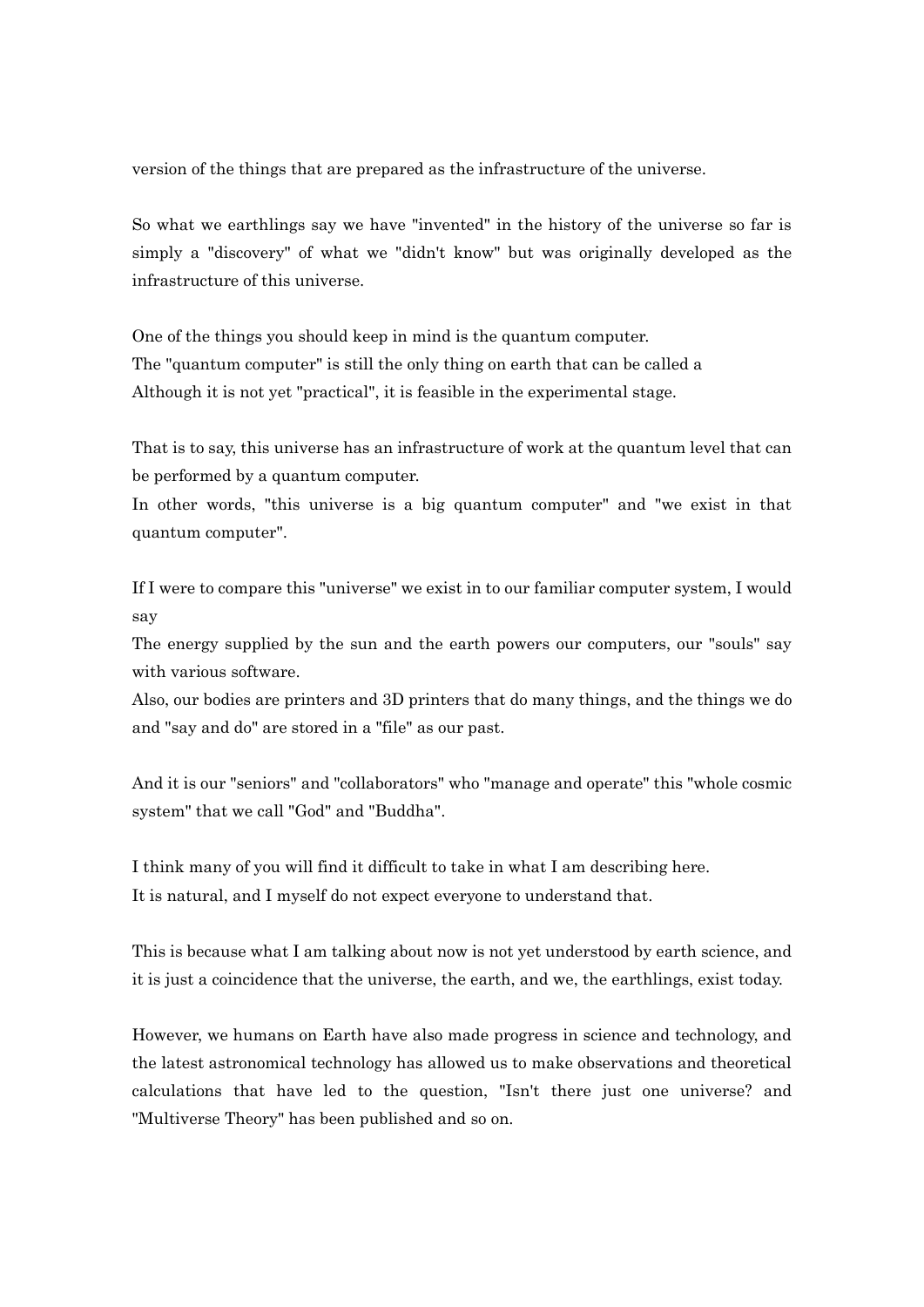Those who have calculated the probability of the current "universe and earth" forming by accident" was "as close to zero as possible".

The probability of this is about the same as the probability of throwing all the parts of a watch into a pool of water, stirring the water, and then when something happens, this part of the watch returns to its original state.

First of all, I think it's safe to say that it's not possible.

Most importantly, have you ever had the feeling that you yourselves "happen to exist"? Isn't it more likely that from the moment you wake up in the morning, you "have some kind of will" to act and live your life based on that will?

I think it would "make sense" to say that this world was created and run by "some kind of will" rather than "by accident".

What about you guys?

## The cosmic system operated by 'God' and 'Buddha'.

I'm sure you've heard the term "Creator" before.

From what I have seen, the Creator is what is called in Japan "Dainichi Nyorai".

This universe we exist in was first created as a part of darkness, and then a part of small, small light was born and developed into its present form.

Yes, the "beginning of this universe" in which we exist is not the Big Bang.

Recent advances in Earth science have confirmed that there is a difference in the spread of the dark part and the spread of the light part (stars), and this is gradually being elucidated.

So why is there a "dark part" and a "light part"?

To put it simply, there is the presence of the seeker (the dark part) and the presence of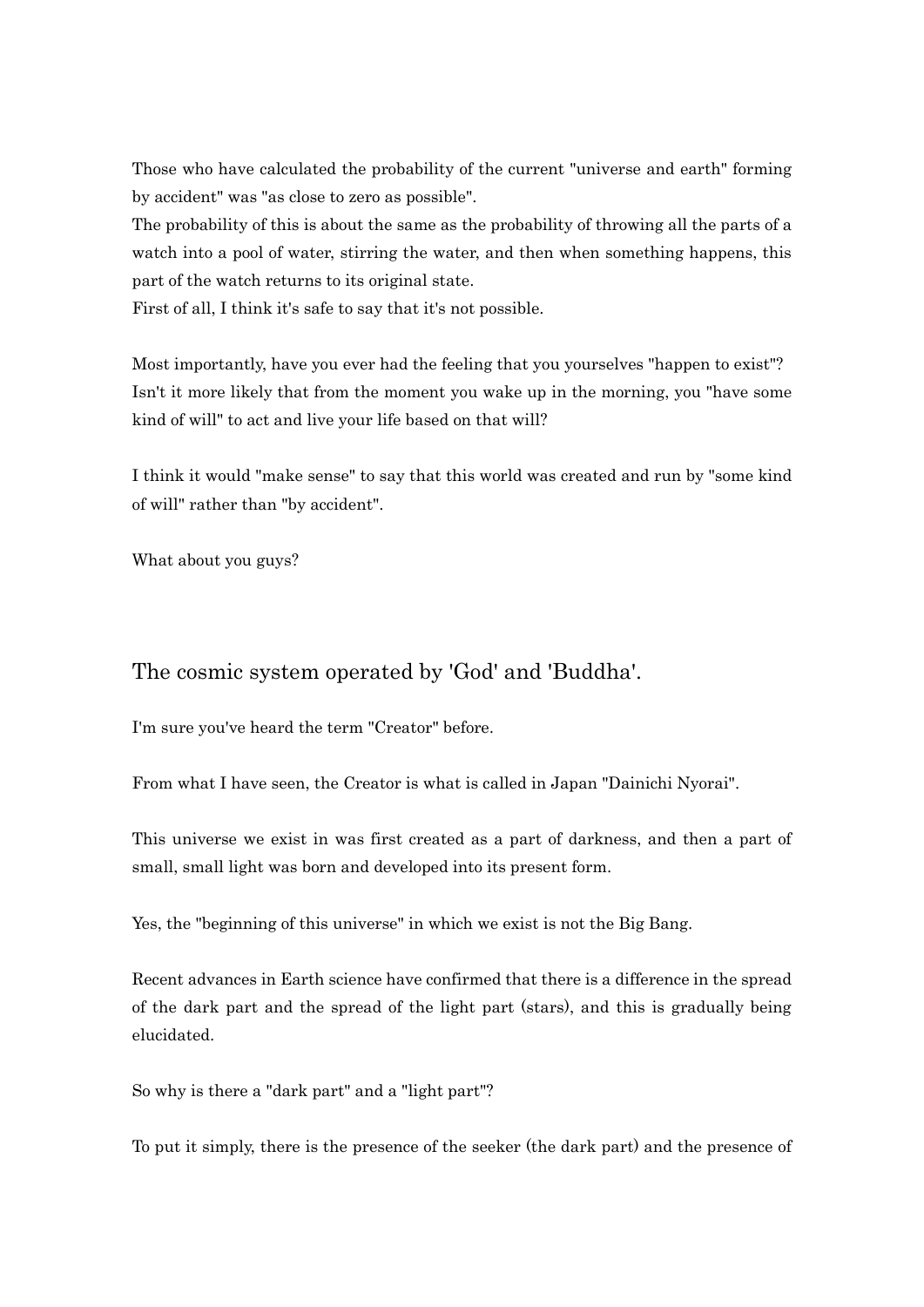the giver (the light part).

In other words, this universe is made up of a balance between the existence of the seeker and the existence of the giver.

The energy that emanates from the giver flows to the seeker, and this universe is always changing.

In the words of the Buddha, it is "the impermanence of all things".

And.

The "representatives of the light part" are "God and Buddha.

The "representatives of the dark part" are "the devil and Satan.

So, what kind of "beings" are we "humans"?

Our human "soul parent" is the Buddha.

Therefore, we humans are "beings on the side of light".

However, our human "souls" are "young" and "inexperienced" and therefore have a lot of "seeking stance" left.

According to its "soul maturity", our "soul" is divided into 586 levels.

The highest level is Dainichi Nyorai, the "Creator" of this universe.

After that, there are the Japanese Buddhist names for "ryo-rai," "myo-o" and "bodhisattva," followed by "human realm" and "hell realm.

In layman's terms, the Buddha or Buddha means "enlightened being", or in layman's terms, he is our "great senior".

So, what kind of beings are we "earthlings"?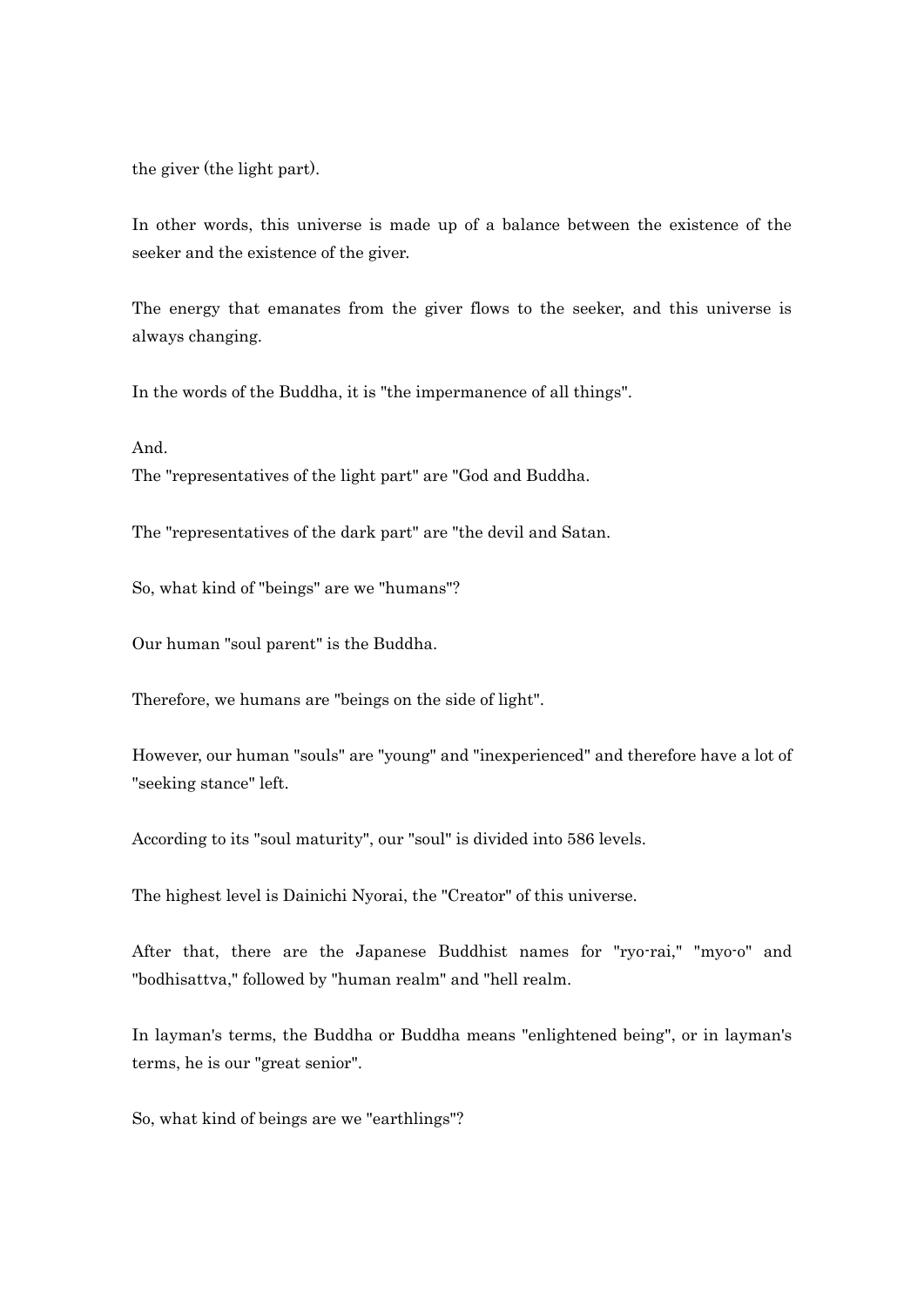We, the people of the earth, are the souls that belong to the human world and the hell realm as mentioned above, and each of our souls is still immature and has its own desires, or vexations.

Also, as I mentioned earlier, by having a "desire" and existing, that, desire has "unfulfilled suffering".

That "state of the suffering soul" is called "hell".

And by "hell,

Many people think that there is a place called "hell" and that "sinners" are sent to "hell", but "hell" is the state of your heart or soul.

As I mentioned earlier, in this universe, we are ranked on a 586 scale according to our "soul maturity".

It's often described by earthlings as "heaven" and "hell", but it's not just divided into two, it's divided into many more stages.

In Japan, the word "jigoku" generally means "brat", "damn it", or "shura", but in fact, there are many more soul states that can be called "jigoku", such as "kechi-kechi-jigoku" or "greedy jigoku".

I wonder if any of you are around?

Anyway, "people who only think about what they can benefit from

Also, "stingy people who don't like to offer even a little bit of their own stuff, knowledge, or even effort

Furthermore, "people who are constantly criticizing the people around them

What do you think?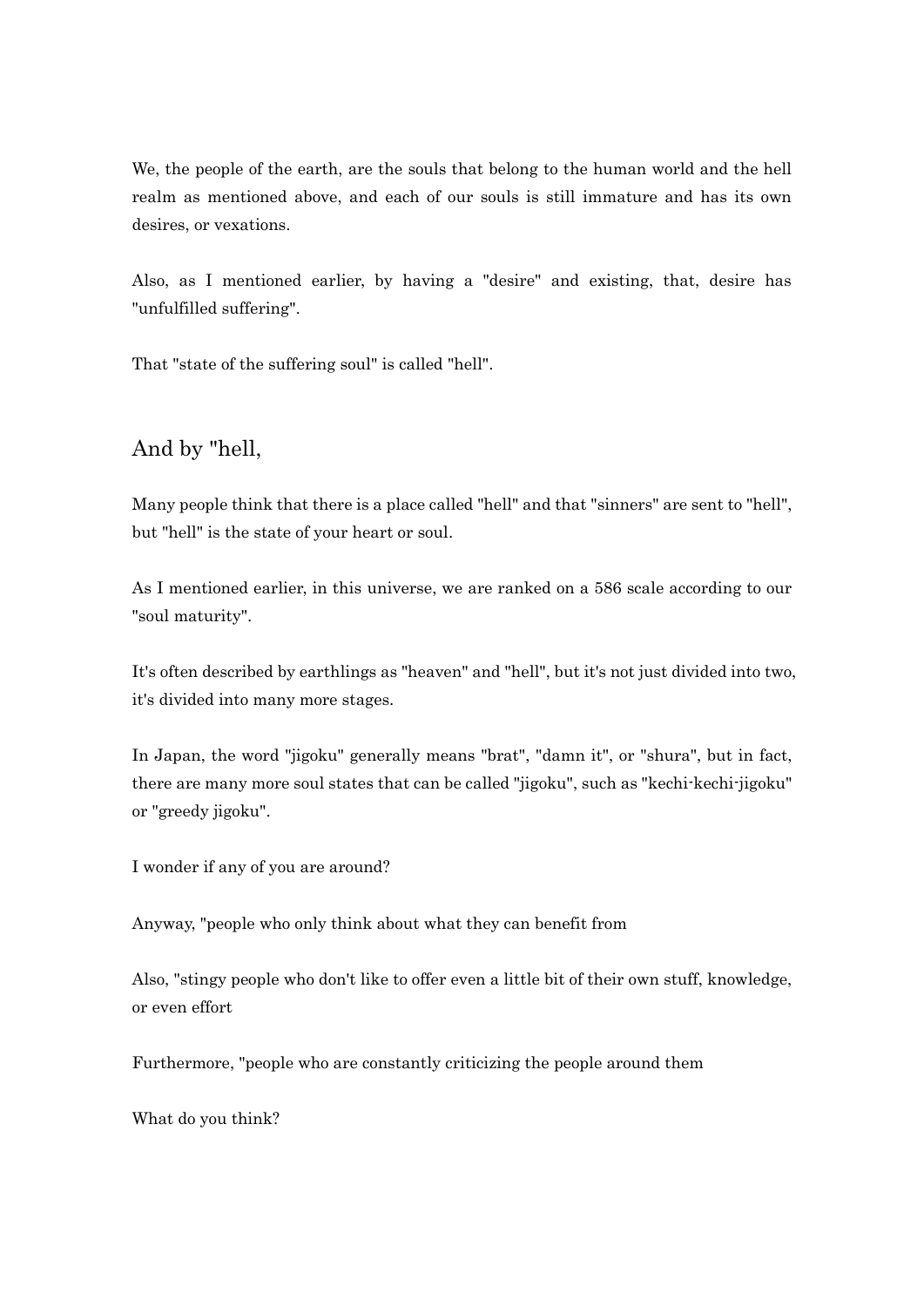People who usually seem to be a good person, but when something happens, greed, stingyness, envy and jealousy come out.

What do you think? Can't you stay?

Well, at any rate, I think that people do not like such people very much by the law of "karma".

So how do I know what my "actual soul state" is, including mine?

And when will we find out?

That's when "things don't go the way you want them to".

For example, there are many "wealthy" people on the planet today who have "compassion" for others.

Just how can you keep "caring" for others even if you lose the "wealth" you own? The "state of mind" in this predicament is the actual state of the person's soul.

Sometimes there are people who become a changed person when they drink alcohol, and this human nature when drunk is the essence of the person and the actual state of the soul.

I drink, but I look at myself and self-check my own "actual soul state" by looking at how I "relate to others" when I'm drunk.

And where we can improve, we try to do so.

So how can we improve it?

At this time, the "fundamental guideline" is "cause and effect," which is the "principle of the universe," as I mentioned earlier.

"If you do what others don't like, they won't like you. "Do what makes others happy and they'll like you.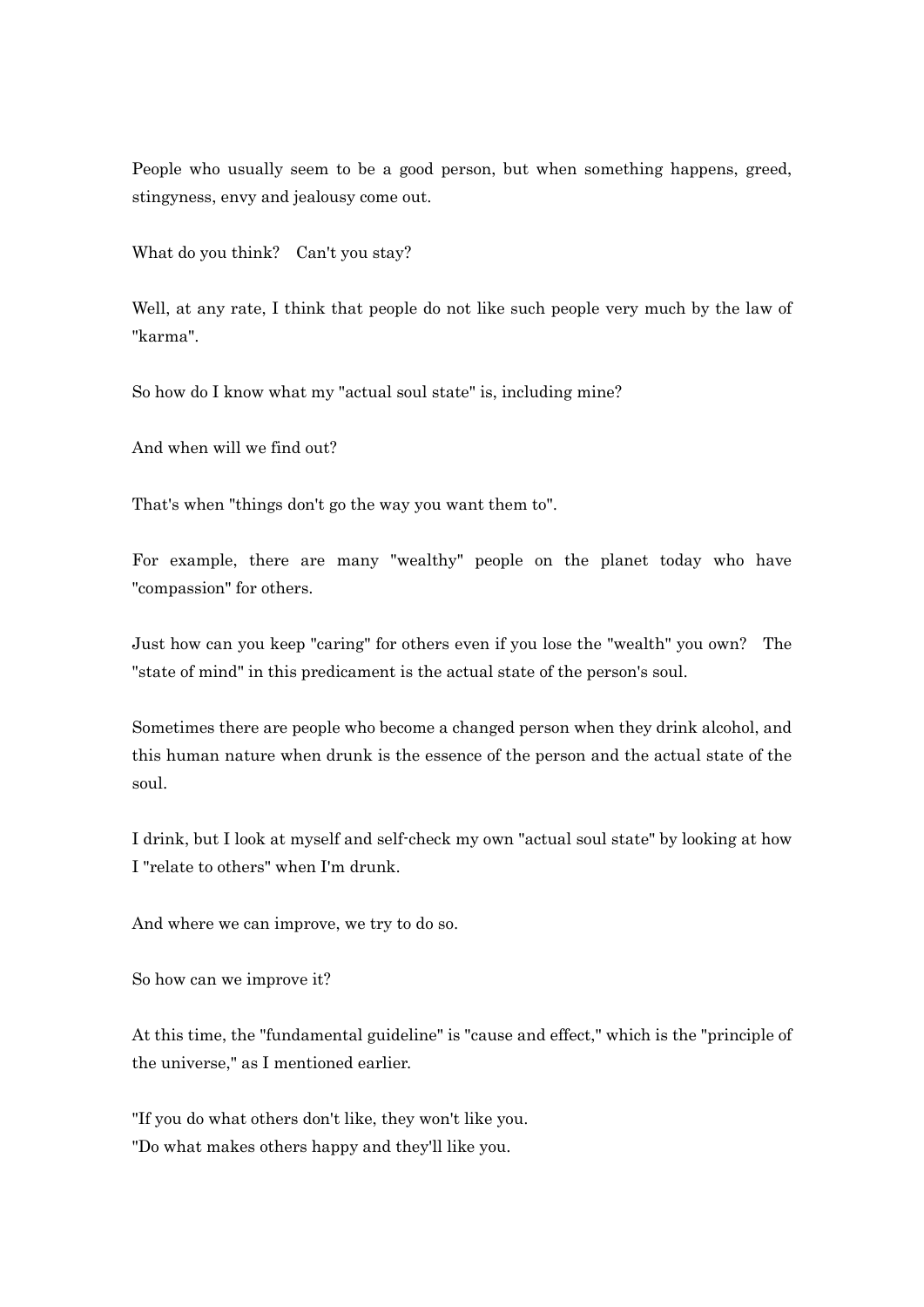It is very obvious, but this is the "root" and the "common denominator of the whole universe".

That's it.

Yes, it's very "simple" and "simple".

But in real life, many of us "suffer" from relationships and "suffer" from relationships.

Why is that?

All you have to do is "do what others don't like to do" and "do what makes others happy".

What is preventing this thing from being done is the desire you all have for yourself.

In Buddhist terms, it's called "vexation".

So why do so many lives have "troubles"?

I'm sorry, I'm not sure why so many lives have "bother" at this point in time. I don't know.

However, it is a fact that many lives are learning and growing through various activities and experiences by trying to satisfy their vexations.

The Buddha said.

"Vexation is the bodhi of enlightenment.

The existence of vexations causes confusion and suffering, but by clearing these vexations, we will be able to approach enlightenment.

On the contrary, it can be said that vexations are the tasks that life has been given in order for it to practice, gain experience, grow, and exist happily.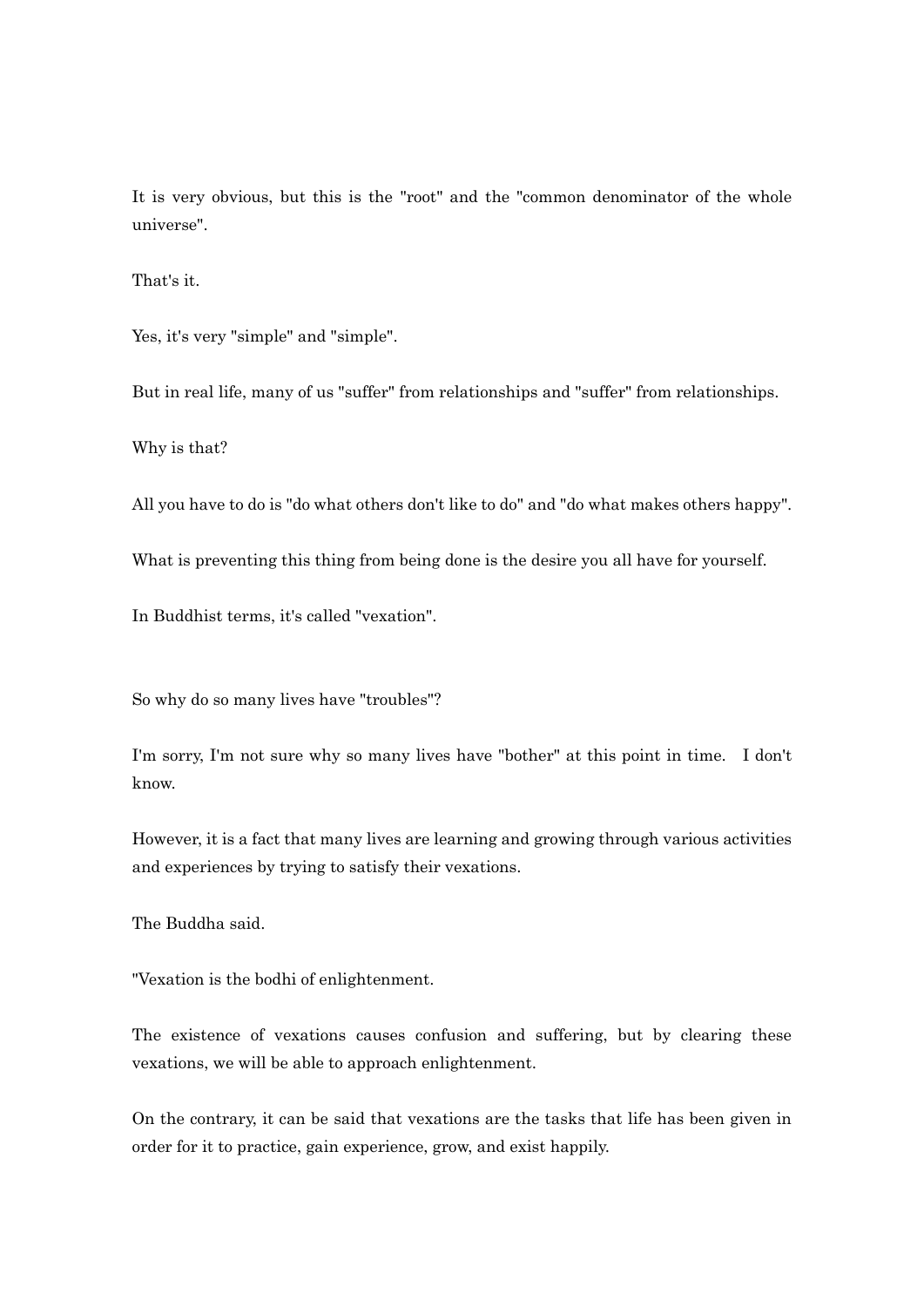And in this world in which we exist, your 'life' is the training you need to do to clear that 'task', or to put it in modern terms, it is the training.

And the challenges in this practice of life are different for each person.

Those who have made learning about marital love a "must" in this "life" will certainly get married.

In addition, those who have made "learning about love for parents and children" a "must" in this "life" will surely have children.

If you are not married and have no children, there are other "must-do" issues.

Also, it is not possible to complete "all the tasks" in one life, so the practice is "divided into several lives".

That repetition of several lifetimes is called "reincarnation".

And the one who "manages and operates" the "practice system" is the Buddha, the parent of our souls.

There is also the cooperation of God, who "manages and operates" the "natural system of the universe".

Therefore, it can be said that "God and Buddha" are inseparable in our lives.

### We are born to "volunteer" and "beg" ourselves.

As I mentioned earlier, our human soul is still immature and has many desires, or vexations.

So in the other world, we have "unfulfilled suffering", depending on the individual.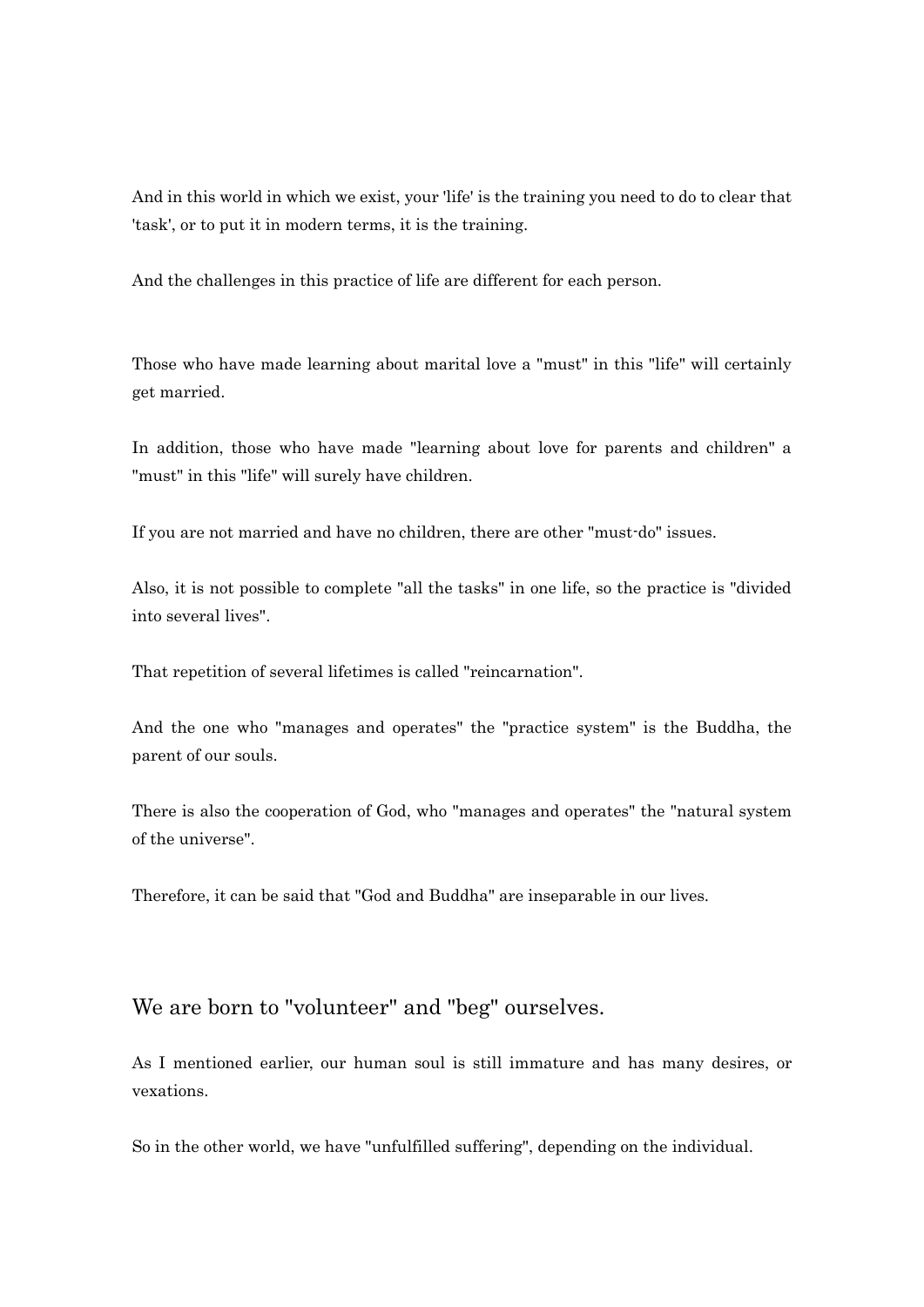In order to clear the suffering and become comfortable, we are born to raise our hands voluntarily and to break through the unspeakable magnification and cultivate ourselves as human beings by "begging" the Buddha.

And what is commonly referred to as "fate" - where and as whose child is born! In addition, we have been born with the Buddha's explanation and approval of the "tasks we are going to learn in this life," and then declare our own "goals" and "vows" for those tasks.

I would like to remind you of the question I asked you at the beginning of this book.

What were you born for?

I think the "answer" to this question is different for everyone.

Just in the background.

The raison d'être of the universe.

"The principles of this universe.

The raison d'être of life.

is the same for all of us.

The Parent of every human 'soul' is the Buddha and God.

That's right.

Every human being has inherited the "soul" of the Buddha or God, the "source of life in the whole universe".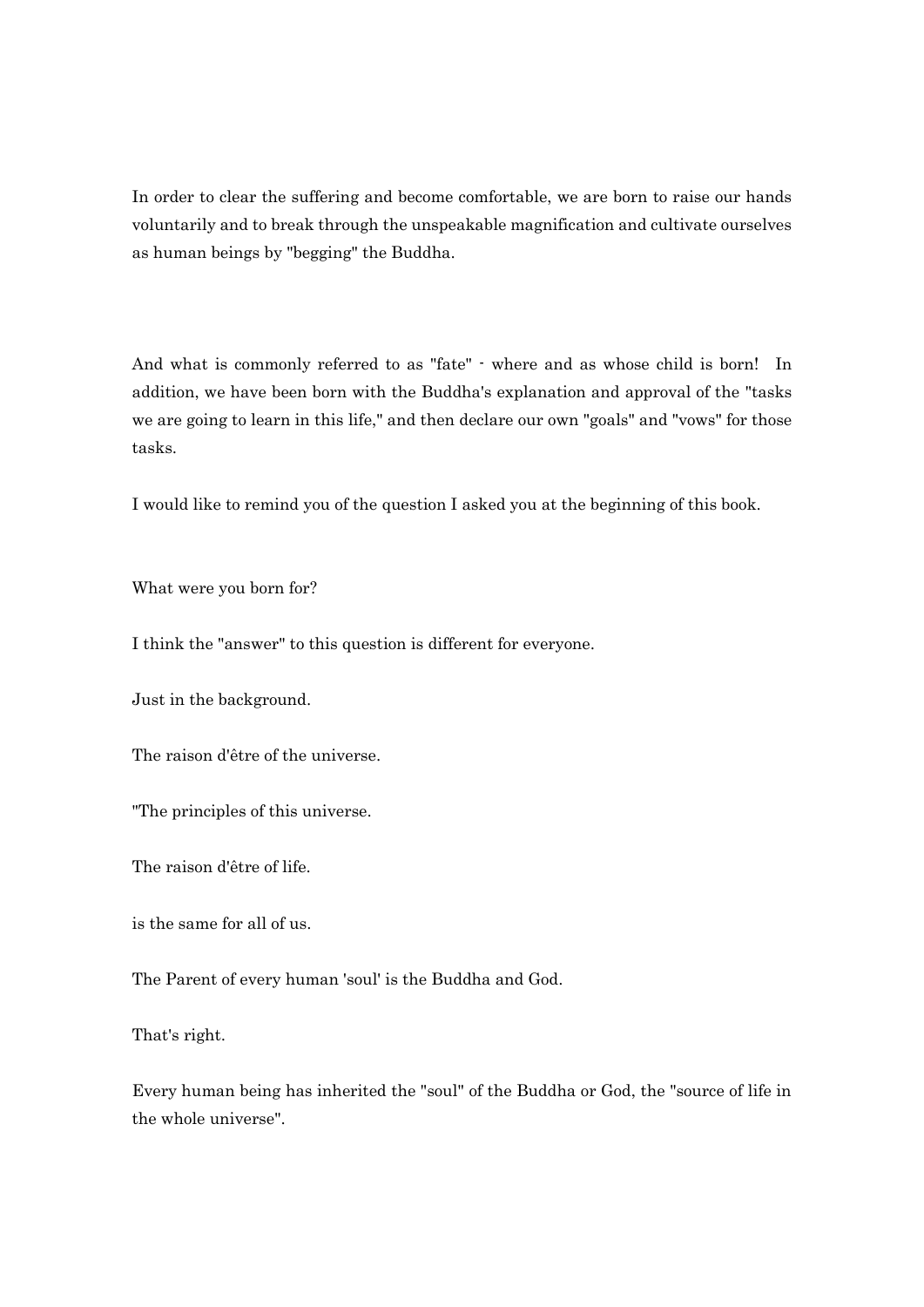Never make yourself "small,

Because you are all Candidate Leaders of Life, who exist to maintain "balance and peace in the whole universe".

I have no desire to "impose" on you all that this is the "right" thing to do.

However, based on what I've actually experienced in my life, in my actual life, it makes sense.

If you would like, I would be happy to use this as a "helper" in your life.

Postscript

**I have one request for you all here.**

From the moment we are born, we are living through a variety of experiences and moments, one second at a time. They are all different and no one has exactly the same

experiences and experiences.

Therefore, every person is unique in the world.

Will you work with us to create a flow of knowledge and wisdom gained from those experiences and experiences that will be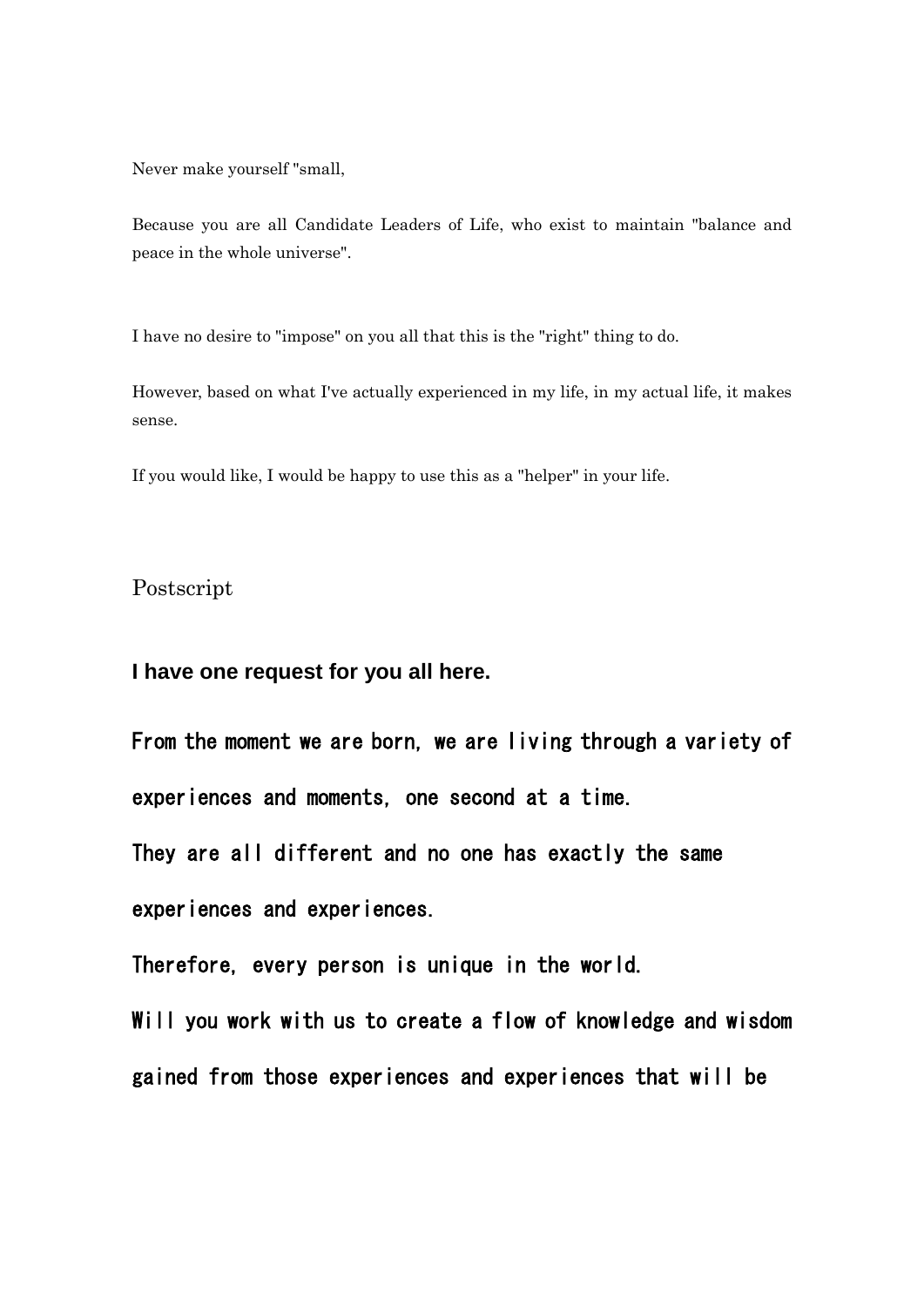passed on from person to person in order to build a world where all people can live happily together? It is.

This may sound difficult and daunting, but in fact, it's very easy to do.

Since what I tell you is my own actual experience, you don't need to learn anything or pay for anything.

The important thing is to tell someone with whom you have a close connection that you want him or her to be "happy," with the intention of making them happy.

It's not about gaining something for yourself or gaining something, it's about communicating for "free". You don't have to spend a lot of money or time to tell them. It's just the right time to visit on a daily basis. Before you just tell them, say in your heart, "May we be happy together.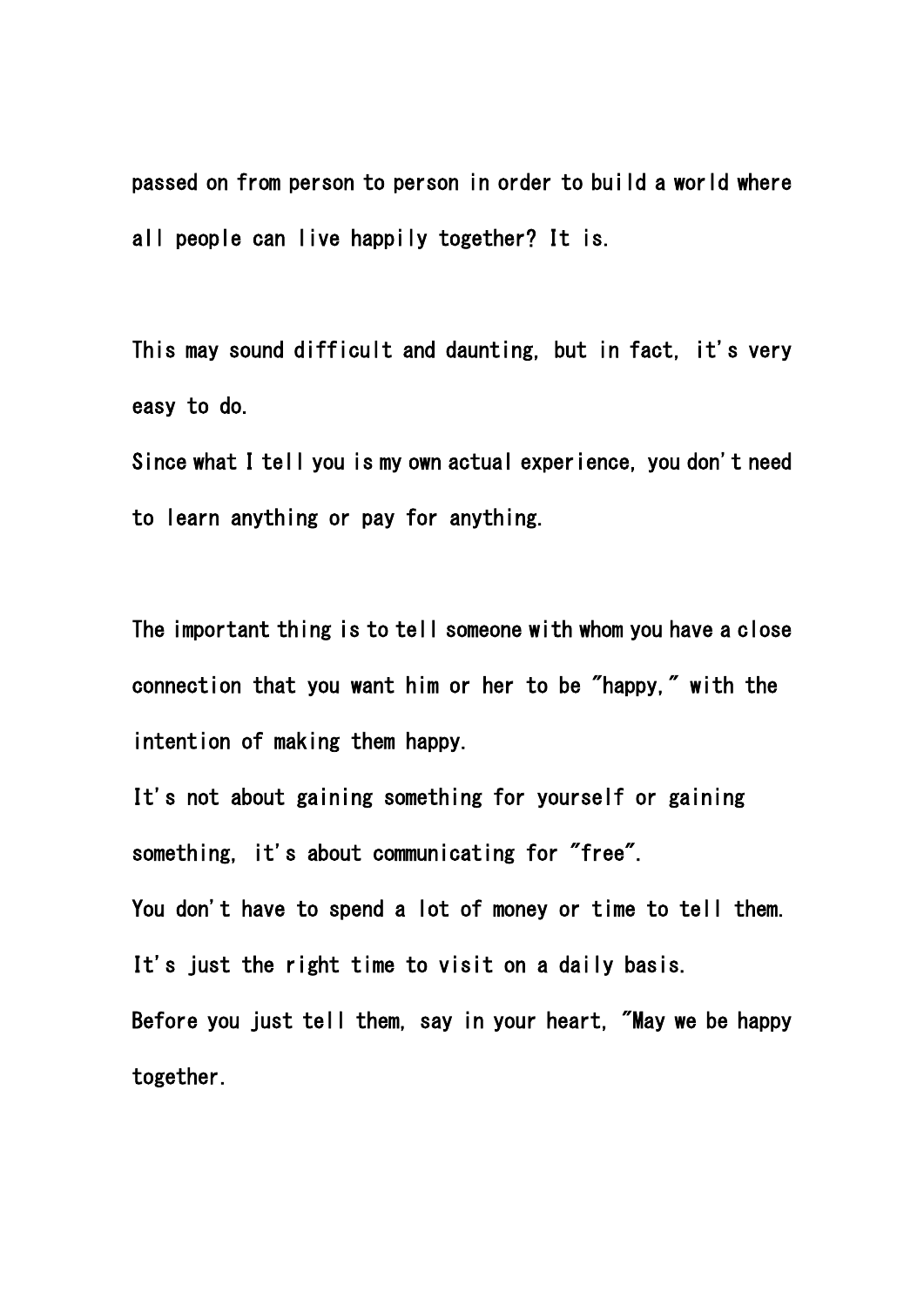There are all kinds of people in the world, but at the moment of their birth, all of them are completely white, or zero-based. From there, a person's humanity and individuality is formed by what they experience and experience in this human society. And it is each of us, individually, who makes up that human society.

So there are deep or shallow connections, many or few influences, but the reality is that all people have an impact on all people, and one person, one person's "way of thinking and living" affects one person, one person's "daily life and happiness".

For example, many of us now live under "capitalism" as proposed by some.

Capital, or money, has the potential to expand the things we can experience in life, but it can also cause halation in relationships between people in various situations and circumstances if pursued too much.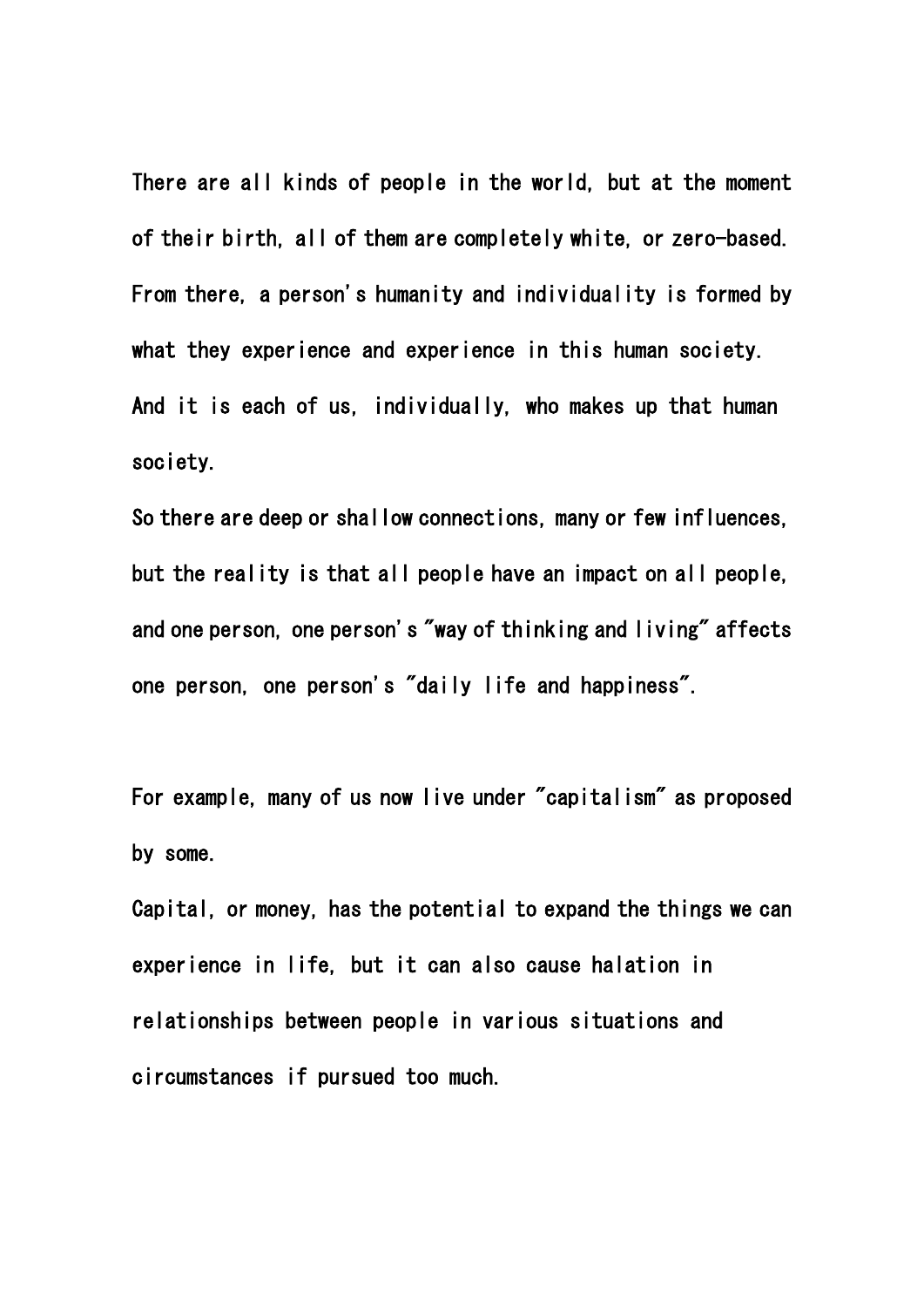In fact, 50% of the so-called "wealth" on the planet is owned by 1% of humanity, and because of this imbalance, various conflicts are occurring in various parts of the world, as well as competition and deprivation in our daily social life.

One important thing to do here is to "check".

All people should want to be happy.

The "check" is, "What is happiness? It is.

"What is happiness? The answer to the question "How do you think?" will vary from person to person, but as mentioned earlier, it is a fact that the way you think and live your life affects your daily life and happiness.

So we need to have some "common" recognition.

In other words, the "definition" of "being happy".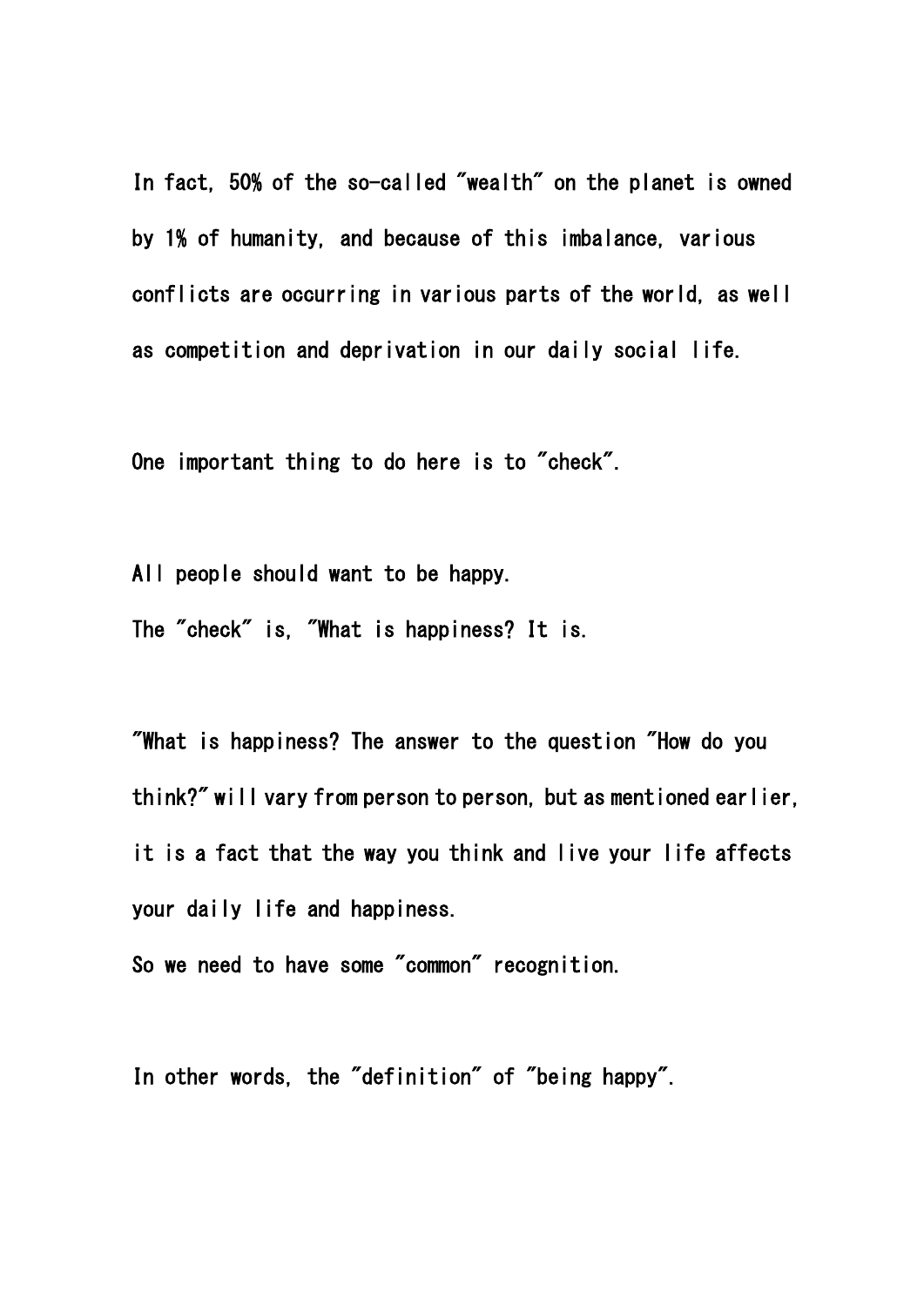In the wisdom of our ancestors, the Buddha defined it this way. No complaints and a sense of fulfillment.

I think of it this way.

Fulfilled.

What about you guys?

In any case, I think it's an ambiguous expression, and I think different people have different "matters and situations" that they feel "fulfilled" or "fulfilled" in, but if you feel, or seem to feel, fulfilled, then you can say you're happy, can't you?

So what does "being fulfilled" look like? The reason I defined "being happy" as "being fulfilled" is because of the following image.

For example, I'm sure you have a cup of coffee or tea to savor during breaks in your daily life...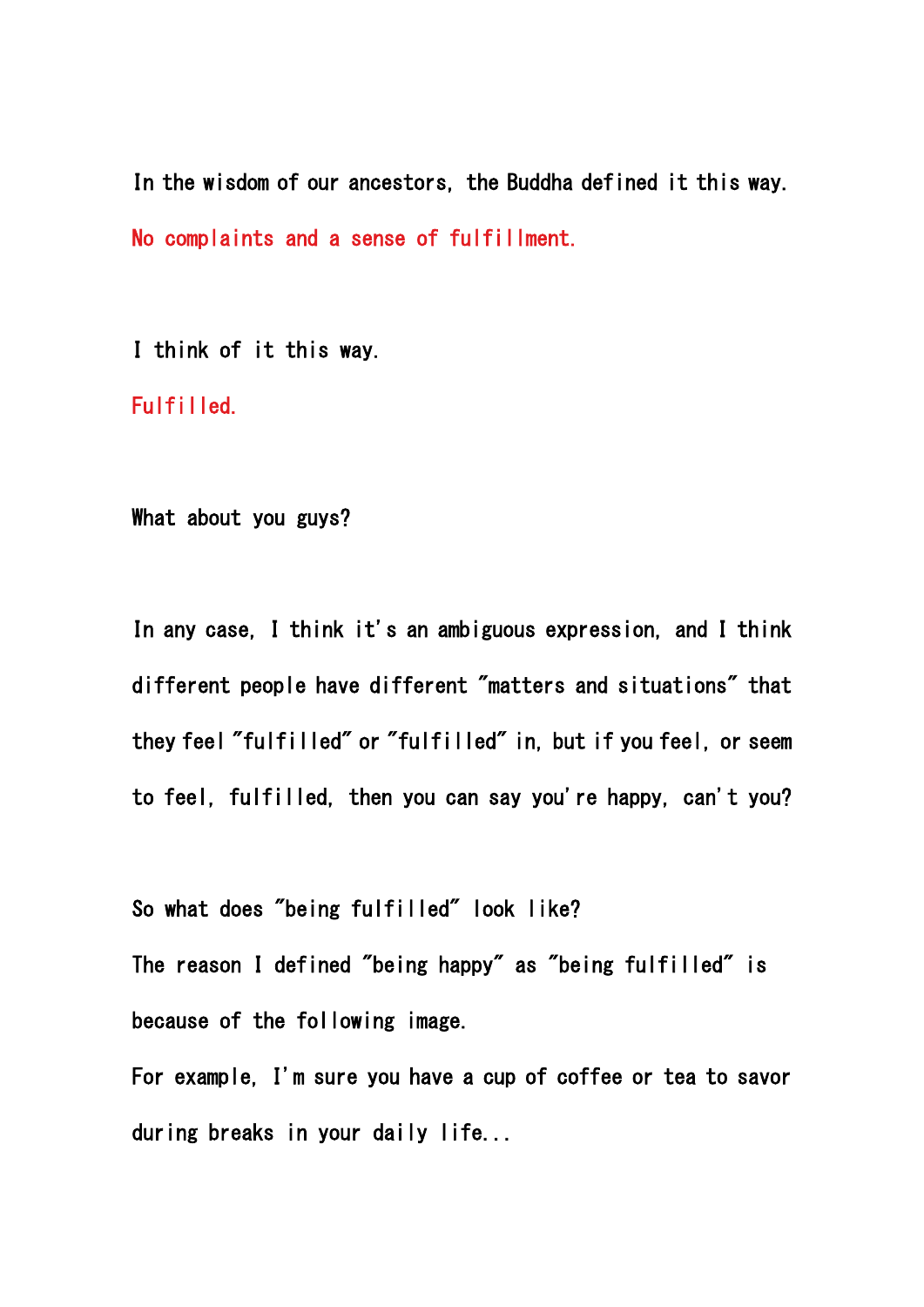I think filling a cup of coffee is easy to do. So what if we were to fill a 25-meter pool with coffee? It's going to be quite a daunting task.

The situation of "being fulfilled" is a question of what and how much you want before you are fulfilled. It varies greatly depending on the

Isn't it true that there are those who are "satisfied" and those who are "dissatisfied" with the same kind of environment?

If it's easy or difficult to satisfy, depending on the situation you want to be in, then you can change it according to the standards you want to be in, regardless of the environment around you.

Nevertheless, the reality is that people are greatly affected by the circumstances around them.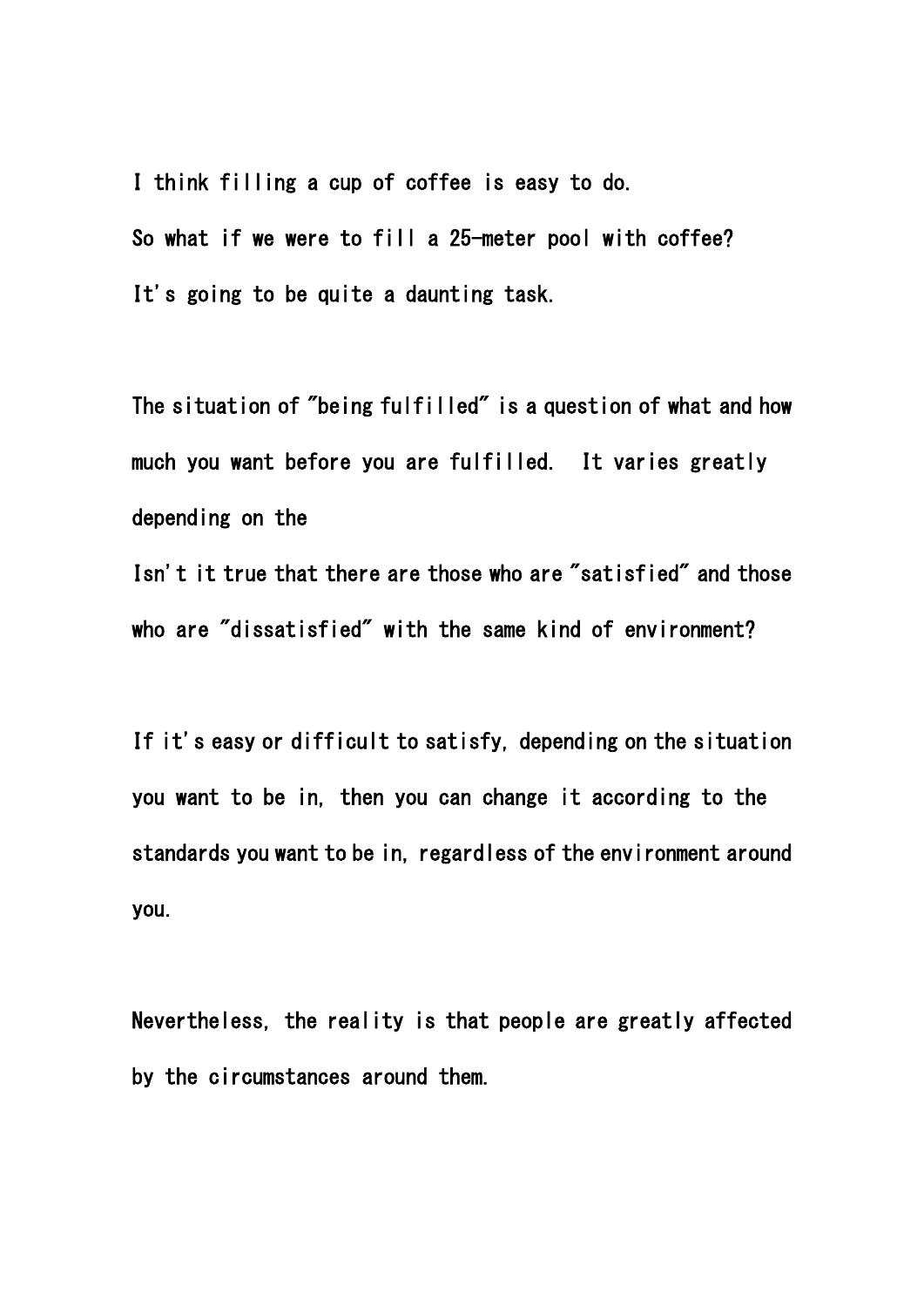But it's also true that if you lower the bar a little bit for the standards you set for yourself, and you feel that you're being met more often than not, you can afford to do something for the people around you that goes beyond being met.

It's okay to be a little better at "doing for those around you" than others, depending on your own experience.

Since I was a new employee, I've often been asked to be the organizer of banquets, so I'm a bit good at making events such as banquets more exciting.

So we are not working to plan events that will make the people around us happy, but rather we are doing it for free. I'm having fun, I've made more friends, and I feel fulfilled and fulfilled.

Of course, if you are working, there are times when you will feel the pain, but the fact is that the current social environment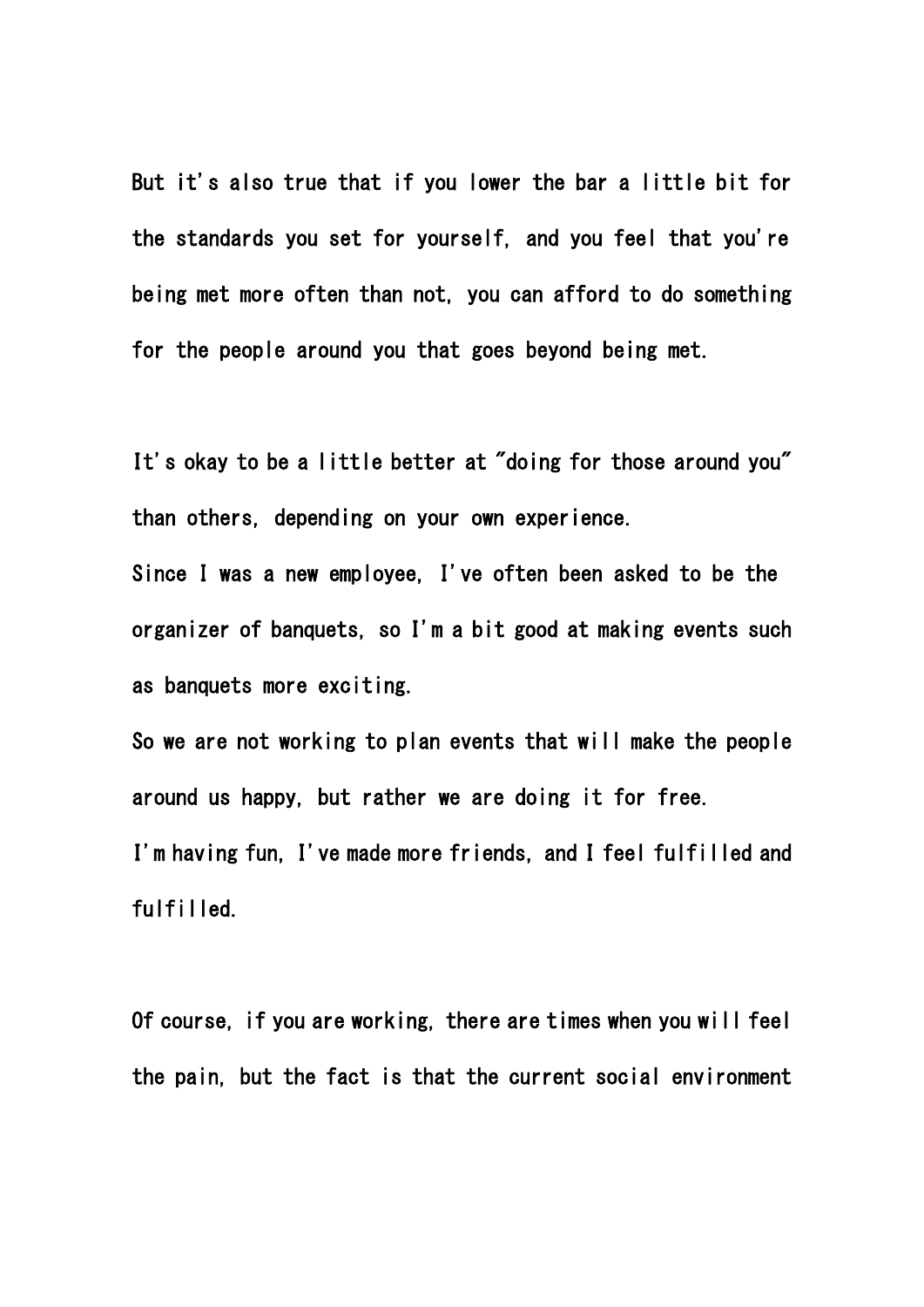is an accumulation of the way of thinking and the way of life of each individual, so it is impossible to say who is to blame.

In other words, if everyone can suppress their own "desires and wishes" a little bit, and use the margin born from those desires and wishes to help the people around them with what they are a little bit good at, then the social environment will change. All people have different experiences since they were born, and all of them have things that they are a little bit good at and a little bit bad at, because of what they have been through.

If everyone treats others with compassion, someone can help someone who is good at something they are not good at, and like a jigsaw puzzle, a beautiful pattern will be created by overlapping convex and concave parts.

In other words, a society where all people can live happily.

To do that, someone has to have a little bit of courage to act.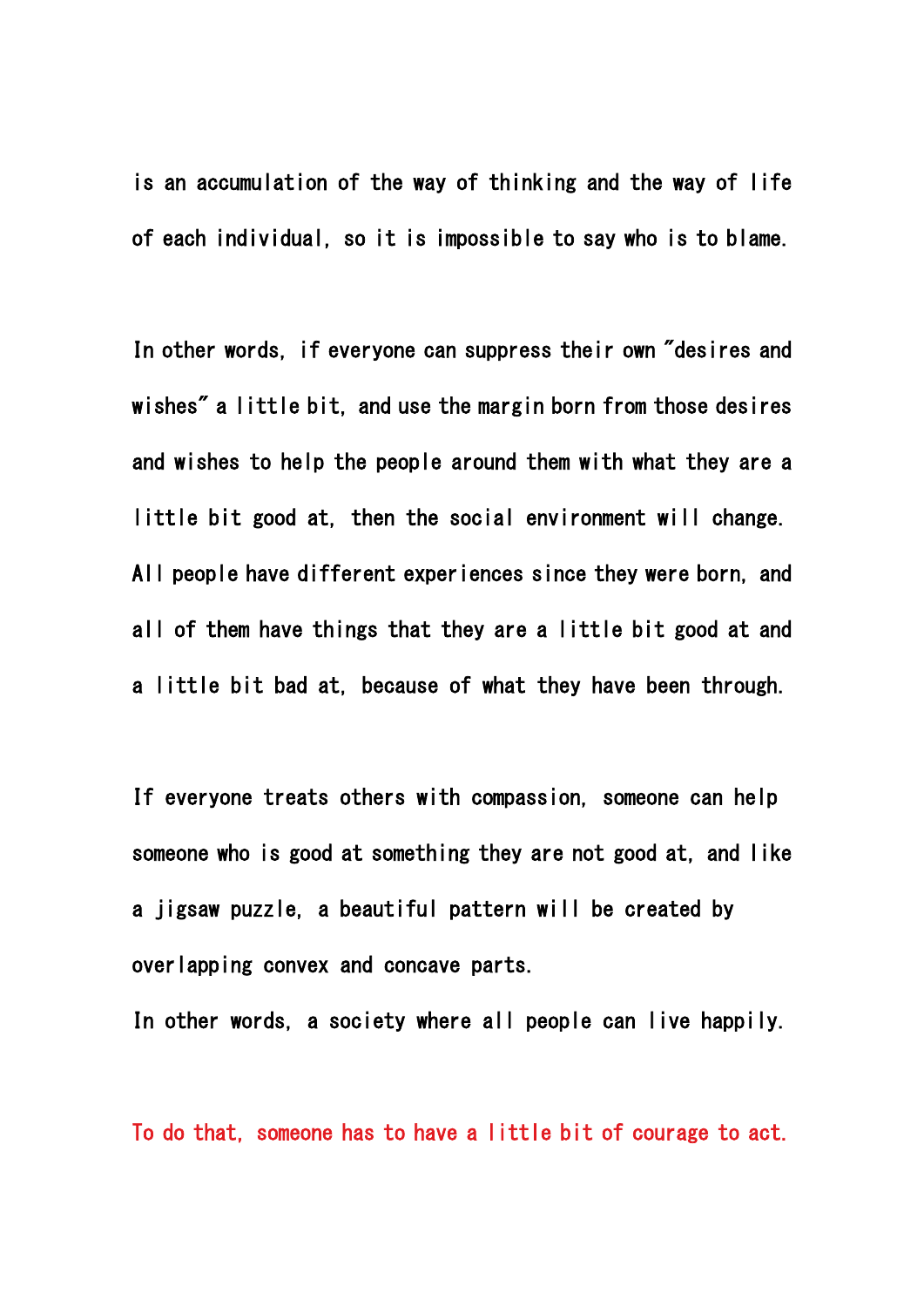And you have to keep doing it.

# Then, little by little, things will change.

And it's the only way to change it.

As of August 2020, when I am posting this "Afterword", the new coronavirus is raging around the world.

Every year, natural disasters are becoming more and more serious around the world.

I believe that if you have a chance to read this book, you are the one who will be able to lead this "earthling" in the right direction.

I would like you to practice and transmit "consideration for others" in your daily life without being shy.

Thank you for your support.

Also, at this point, here's the information I have.

"A warning from God and Buddha.

"There will be a major earthquake in western Japan between April and September 2021.

Put it in a corner of your mind, if you can. I would like you to take the big trouble and make the small trouble safe.